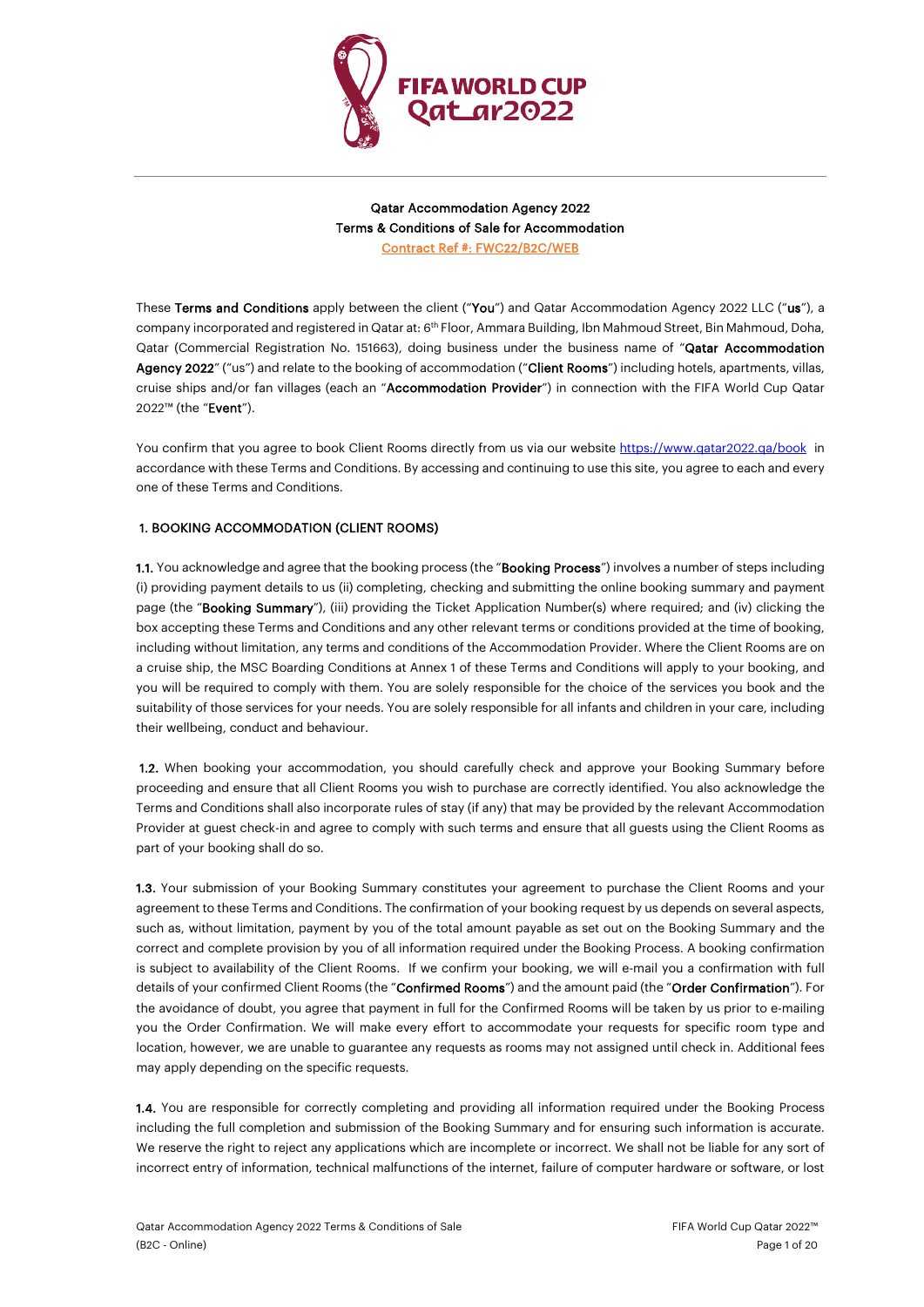

or incomplete booking applications or failure to communicate with you by e-mail due to the non-acceptance or delivery failure of the Order Confirmation by your e-mail.

1.5. If the Booking Summary is submitted by an individual on behalf of a company or other legal entity, the individual who completes and submits the Booking Summary and clicks the acceptance of the Terms and Conditions box represents and warrants that he/she has the legal capacity and authority to bind the company/legal entity indicated in the Booking Summary. Furthermore, you represent that you are of legal age to enter into binding agreements.

1.6. Minimum Stay Policy: The booking of Client Rooms must be made in compliance with the standard minimum stay policy, which is applicable to all types of Accommodation Provider and for each round and match of the Event as set out in the table below ("the Standard Minimum Stay Policy"). The Standard Minimum Stay Policy may be subject to variation and any such variation will be notified to you during the Booking Process. This may include exceptions to the Standard Minimum Stay Policy which will permit you to complete a booking for a stay less than defined in the Standard Minimum Stay Policy. Where a non-match night is booked, no minimum stay requirement applies.

| Round/Match           | <b>Apartments</b><br>& Villas | <b>Cruise Ship</b><br><b>Hotels</b> | <b>Fan Village</b> | <b>Hotels</b> |
|-----------------------|-------------------------------|-------------------------------------|--------------------|---------------|
| Opening/ Group Stage  | 3 nights                      | 2 nights                            | 2 nights           | 2 nights      |
| Round of Sixteen      | 3 nights                      | 2 nights                            | 2 nights           | 2 nights      |
| <b>Quarter Finals</b> | 2 nights                      | 2 nights                            | 2 nights           | 2 nights      |
| Semi Finals           | 2 nights                      | 3 nights                            | 3 nights           | 3 nights      |
| Final/ 3rd Place      | 3 nights                      | 4 nights                            | 4 nights           | 4 nights      |

## Standard Minimum Stay Policy

1.7. Adult Guests for Confirmed Rooms: Each Confirmed Room must include at least one adult guest of eighteen (18) years old over. It is not permitted for a Confirmed Room to comprise minors under the age of eighteen (18) without the inclusion of an adult.

1.8. All Bookings Conditional on the Purchase of Tickets: The booking of each Client Room on our website and the right of you and your guest(s) to take up and utilize each such Confirmed Room is strictly conditional upon you and each guest (including minors) holding a valid ticket(s) to attend the Event.

# 2. PAYING FOR ACCOMMODATION (CLIENT ROOMS)

2.1. The Confirmation Total: You agree to be invoiced in Qatari Riyals "QAR" and to pay in QAR for the total amount set out in the Booking Summary ("Confirmation Total") and as invoiced by us and payable by you in QAR in accordance with these Terms and Conditions.

2.2. Service Charges and Taxes: Amounts invoiced by us under these Terms and Conditions are currently not subject to service charge or taxes. Should the law of the Qatari government change, we will charge the prevailing applicable service charge and/or tax accordingly upon notifying you in writing.

2.3. Incidental Charges: The Confirmation Total does not cover, and we shall not under any circumstances be responsible for, any incidental charges incurred by or on behalf of the person(s) using the Confirmed Rooms, including but not limited to room service, food and beverage (unless expressly included), laundry services, telephone calls and all corresponding service charges and taxes. You or your guests may therefore be required by the Accommodation Provider upon check-in (arrival) to guarantee payment of incidental charges with a major credit card or cash deposit.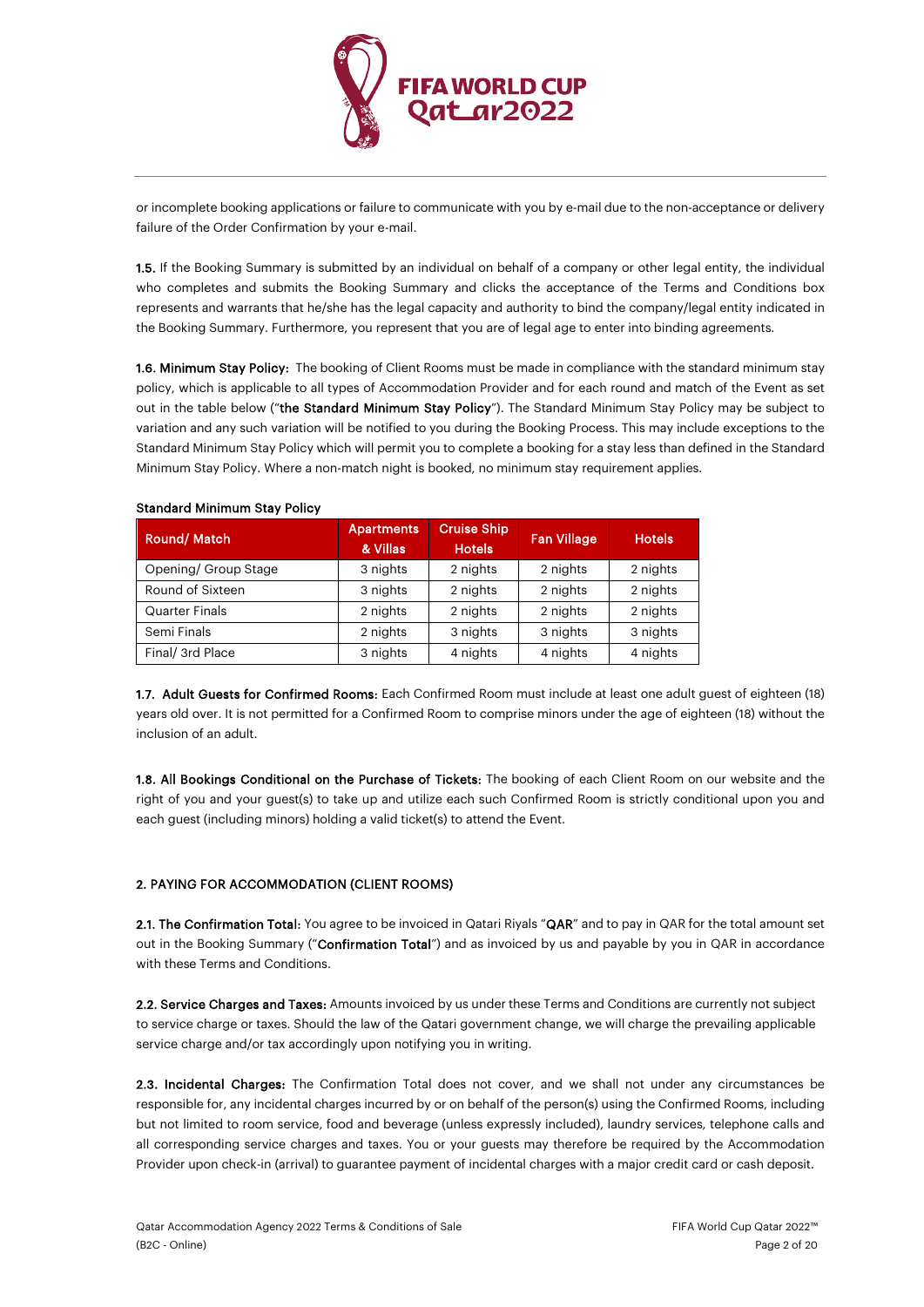

2.4. Confirmed Rooms: The Confirmation Total comprises payment for the Confirmed Rooms reserved for you for the entire length of stay booking via Qatar Accommodation Agency 2022.

2.5. Payment Schedule: you agree to pay in full (in QAR in accordance with these Terms and Conditions) the Confirmation Total for all Confirmed Rooms upon your submission of Booking Summary.

2.6. Payment Arrangements: your payments to us shall be made online. Online payment shall be available for those credit cards identified as being accepted by us ("Accepted Card").

2.7. The misuse of an Accepted Card or use without authorization of the legal holder of the Accepted Card is viewed in the most serious manner by us and we reserve the right to take legal action against those committing or attempting to commit online fraud, or similar criminal or civil offence.

2.8 We reserve the right to refuse to process payments in respect of customers with a prior history of questionable charges or where we reasonably believe a sale may result in a breach of these Terms and Conditions. We may carry out such checks as we consider appropriate before processing an Accepted Card payment for security purposes. As part of such checks, you grant us the right to disclose personal data to third parties for the purposes of carrying out these security checks. You acknowledge and agree we will not be liable for any damages resulting from our decision not to process a payment. You explicitly approve the transfer of your personal data in this context. For more detail regarding the processing of personal data by us, please refer to our Privacy Policy.

# 2.9 Fulfilment:

- a. Where a booking has been completed online, we shall, unless we otherwise inform you, provide you with evouchers ("vouchers") that specify the details of the Confirmed Rooms, and which provide evidence of your reservations with the Accommodation Provider and which the guest/s using the Confirmed Room may present to the Accommodation Provider upon check-in.
- b. You are required to provide guest data as requested through the Booking Process and as requested by us at any time.
- c. Any guest data requested by us and not provided by you in advance may result in the guest not being checked in by the Accommodation Provider. In such instance, neither we nor the Accommodation Provider will be held responsible.
- d. Please be aware that once the guest stay has started, the voucher used for that stay cannot be amended and guests within the Confirmed Rooms cannot be changed.
- e. Please note that preferences requested during the Booking Process cannot be guaranteed. For example: the provision of baby cots is subject to request and availability.

Apartments & Villas Only - Pre-Check In Procedure: where the guest email addresses are provided against your confirmed apartment or villa booking, a Pre Check-in email with a guest link, will be sent to the guests by the Accommodation Provider to request any missing guest data, passport information (copy) and for completion of a health declaration. The Pre Check-in email will be sent to the guest between approximately one (1) and (3) days prior to their check-in date. Following any submission of information via the pre check-in link, any changes to guest data can only be made upon arrival at the reserved accommodation.

2.10. Data: Where the Accommodation Provider will require us to provide guest data, you will be informed during the Booking Process. Guest data to be provided may include but is not limited to; First name, Surname, Nationality, Date of Birth, Place of Birth, Gender, emergency contact name and phone number, dining requirements and special needs (if any), number and type of identity document, place and date of issue of identity document, renewal and expiry date of the identity document and any other relevant data and contact details of you and/or your guests in order to verify those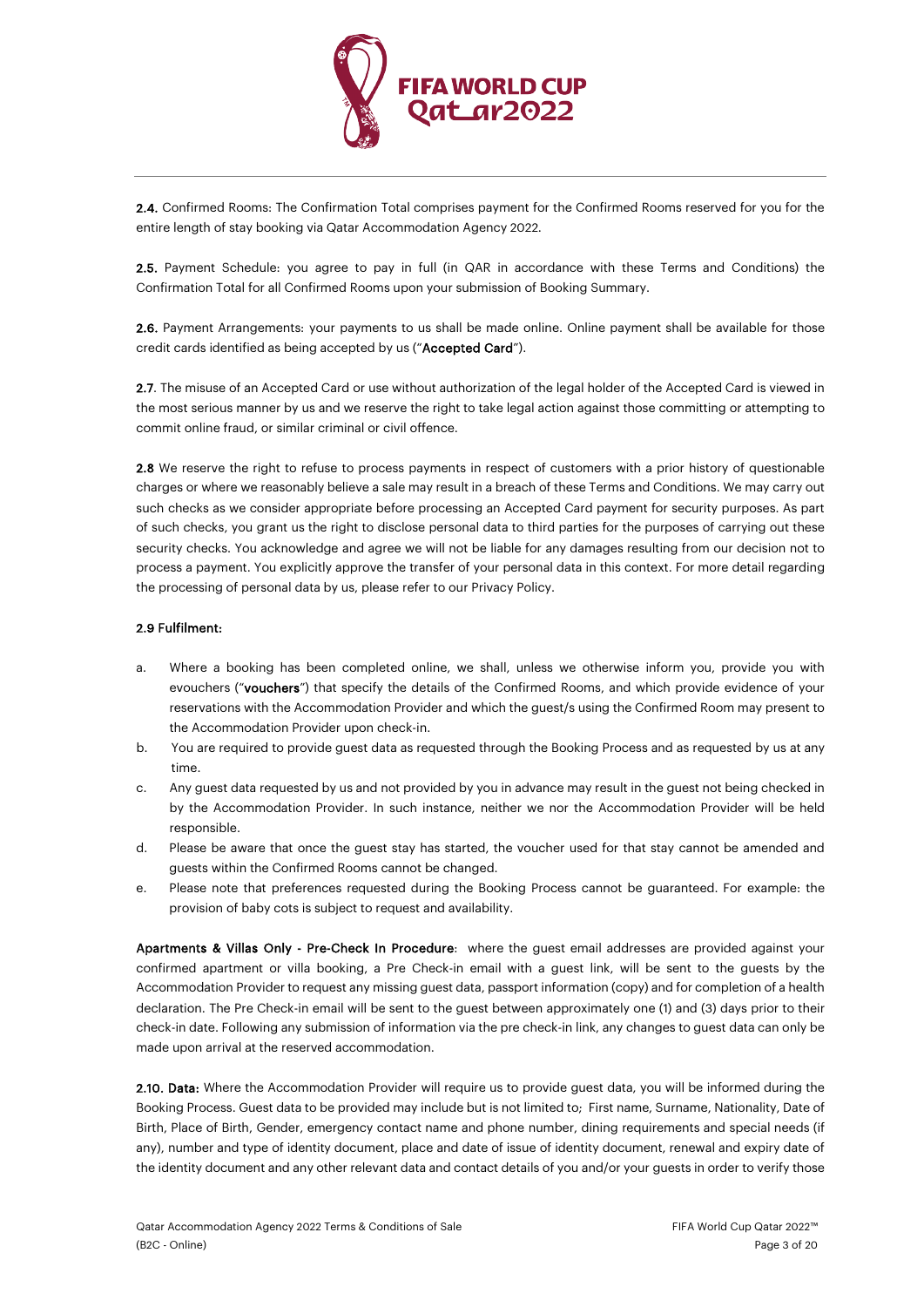

who will be using the Confirmed Rooms as required by us. You acknowledge and agree that you will provide this information to us on request and that we may use, process and store such data for this purpose and provide it to the Accommodation Provider. Provision of such information may be required at check-in, and by providing it in advance, the guest check-in process will be quicker and easier. Each identity document submitted must be a valid, personal identity document as determined by us. You acknowledge your responsibility to obtain the consent of each of your guests to use their data for the purpose described above in these terms and in the terms of our Privacy Policy, and that you have obtained such consent prior to providing us with such data.

2.11. Cruise Ship Booking Data Provision: Provided the sale of Confirmed Rooms in relation to any cruise ships is completed prior to 01 October 2022, all guest data must be provided to us in the required format, no later than 10 October 2022. For any sale of Confirmed Rooms in relation to any cruise ships completed after 01 October 2022, all guest data must be provided during the Booking Process or immediately upon request. Any failure to provide the data by the required date, or for it to be provided incorrect or incomplete, may jeopardise the guest booking. We accept no responsibility should you not provide the data as requested.

2.12. Cruise Ship Guest Requirements: Where your Confirmed Room is on a cruise ship, you agree that you will comply with the MSC Boarding Conditions in Annex 1 of these Terms and Conditions and that:

- a. you will, for the duration of your stay with the Accommodation Provider, be required to be in possession of a passport or suitable identity document, visa and health certificates as may be required by the State of Qatar which such documents being valid for the duration of your stay;
- b. your luggage may be subject to security inspections, which may involve physical search;
- c. your luggage will be restricted to suitcases and hand luggage of such size and type as can be suitably stored in the Client Rooms and that cabin trunks cannot be accepted on board and the loading of them will be refused;
- d. you will be required to settle your Incidental Charges accounts with the relevant Accommodation Provider before disembarking at the end of your stay with the Accommodation Provider; and
- e. no contraband or illegal substances, firearms, dangerous goods or live animals (other than any assistance dog, such as guide dogs or service dogs) will be permitted onboard any MSC Ship.

# 3. CANCELLATION OF CONFIRMED ROOMS

3.1. Cancelling Confirmed Room nights up to 30 April 2022: If you decide to cancel a Confirmed Room after receipt of the Order Confirmation and up to 30 April 2022, you will be charged a cancellation fee of twenty percent (20%) of the total value of any Confirmed Room nights that you cancel and will receive a refund for the balance. All cancellations must be made online.

**3.2. Cancelling Confirmed Room nights after 30 April 2022:** If you decide to cancel Confirmed Room night(s) after receipt of the Order Confirmation but after the 30 April 2022, you will be charged a cancellation fee of one hundred percent (100%) of the total value of any Confirmed Room nights that you cancel. All cancellation must be made online.

3.3. Partial Cancellation: In the event of partial cancellation of your Order Confirmation under either of the subsections 3.1 or 3.2, the Confirmed Rooms that you retain must comply with any applicable minimum stay requirements as set out at Section 1.6 above or identified during the Booking Process.

3.4. No Refund: Except in the cases outlined in section 3.1 and 3.5, no refunds will be issued for any cancellations regardless of guest arrival and/ or the circumstance of such cancellations. No refunds for unsatisfactory accommodation will be considered onsite – please speak to your Accommodation Provider and contact the QAA enquiries team if any issues arise during your stay. Cases are to be put forward with supporting photographic imagery to the Qatar Accommodation Agency 2022 for consideration/ processing.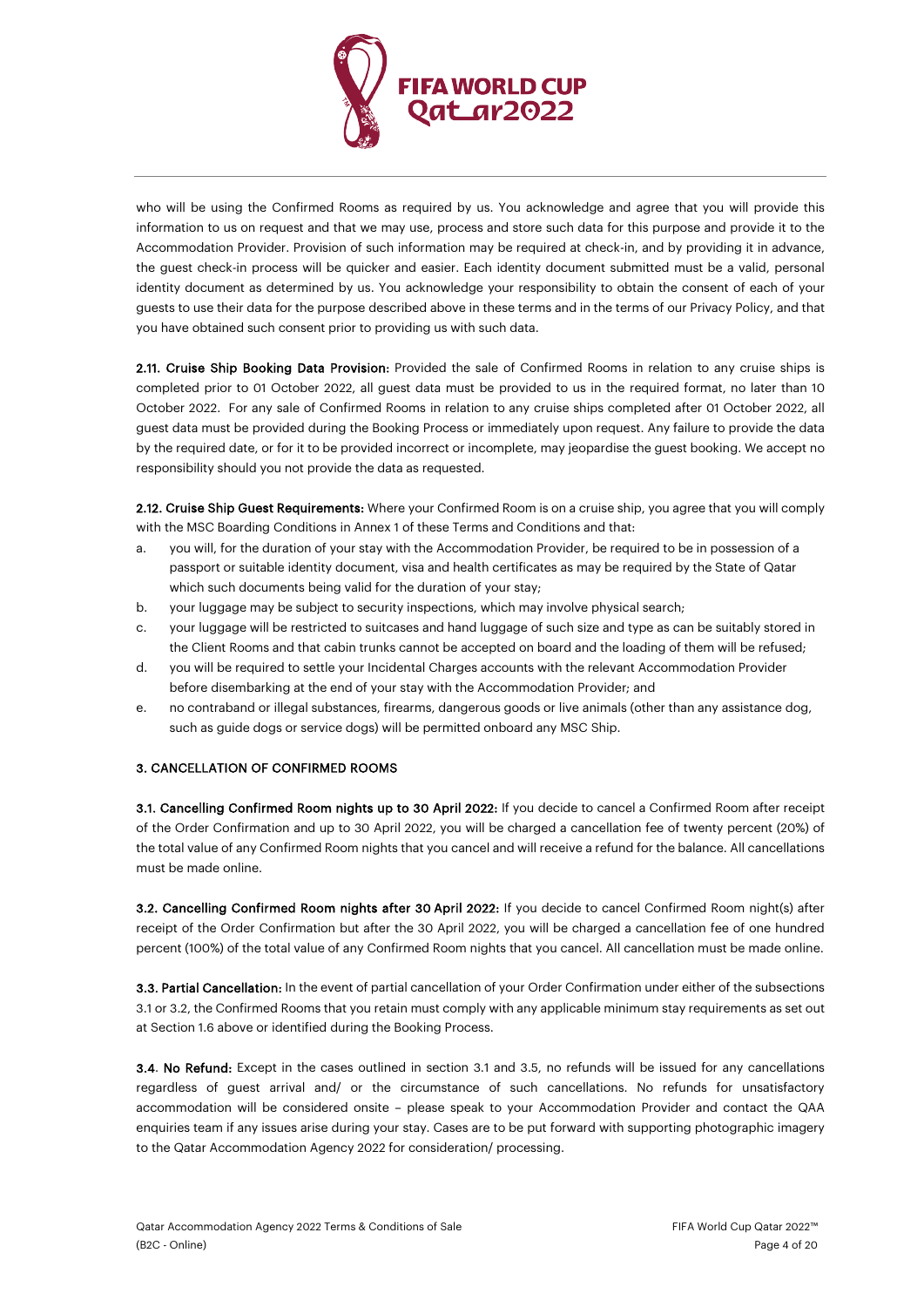

3.5 Resales: Where Client Rooms have been cancelled in accordance with subsection 3.2, such Client Rooms will be made available for resale by us. Where we successfully resell any room night(s) comprised within the cancelled Client Room, a refund of 80% of the cancellation fee for each such room night successfully resold will be returned to you following the Event.

# 4. INVOICES

The appropriate invoices shall be raised in QAR and provided to you on request once the Order Confirmation has been sent to you. You may request duplicate copies of such invoice by contacting us directly at the address provided below at Section 5.10.

## 5. MISCELLANEOUS

5.1. In order to supply the accommodation under these Terms and Conditions, contracts have been entered into with third party suppliers. Our role after that point is to secure your booking with the Accommodation Provider and although we will try to resolve matters where the Accommodation Provider has not complied with any of its obligations, we emphasise that we do not have control over or responsibility for the actual services provided to you by the Accommodation Provider or for the actions of it or its employees.

5.2. We do, however, accept liability where we, or our staff, have not properly performed our contracted obligations except where such failure/ improper performance arose:

- a. Due to the acts and/ or omissions of the person(s) affected.
- b. Due to acts and/ or omissions of a person unconnected with the provision of your contracted services and in circumstances beyond our control.
- c. Due to any event which was beyond our control and which we, or the supplier of the service could not have forestalled or foreseen even with all due care.

Therefore, we shall not be liable for any loss, costs, expenses, fines, liabilities, direct or indirect damage, including any extrinsic, special, penal, punitive, exemplary or consequential damage or damages of any kind whatsoever ("Damage") or howsoever caused in connection with your use of the Client Rooms even if they are caused by our negligence (save that nothing excludes our liability in the event of our gross negligence, wilful misconduct or fraud), unless we are in breach of a material contractual duty. We shall not be liable in the event of gross negligence of the Accommodation Providers as our suppliers unless there is a breach of a material contractual duty under these Terms and Conditions and the Confirmation and/or the Revised Confirmation.

We shall not be liable for any Damages that are untypical and unforeseeable under these Terms and Conditions and the Confirmation and/or the Revised Confirmation.

An inherent risk of exposure to Covid-19 exists in any public place where people are present, including accommodation property. Covid-19 is an extremely contagious disease that can lead to severe illness, temporary and permanent disability, and death. Pre-existing risk factors such as underlying medical conditions and advanced age may make certain individuals particularly vulnerable. By entering any accommodation property, you confirm that you and each of your guests voluntarily assume all risks related to exposure to covid-19. You further acknowledge and accept that you and each of your guests will follow any and all rules and/or protocols that may be implemented in order to attempt to reduce the spread of or the risk of contracting covid-19 and that the inability or unwillingness to comply with such rules and/or protocols shall not entitle you or your guests to a refund or any other form of compensation.

You shall remain responsible at all times for checking and taking care of all requirements and legal obligations relating to your own and your guests' entry to and exit from Qatar and in relation to you and your guests' movements inside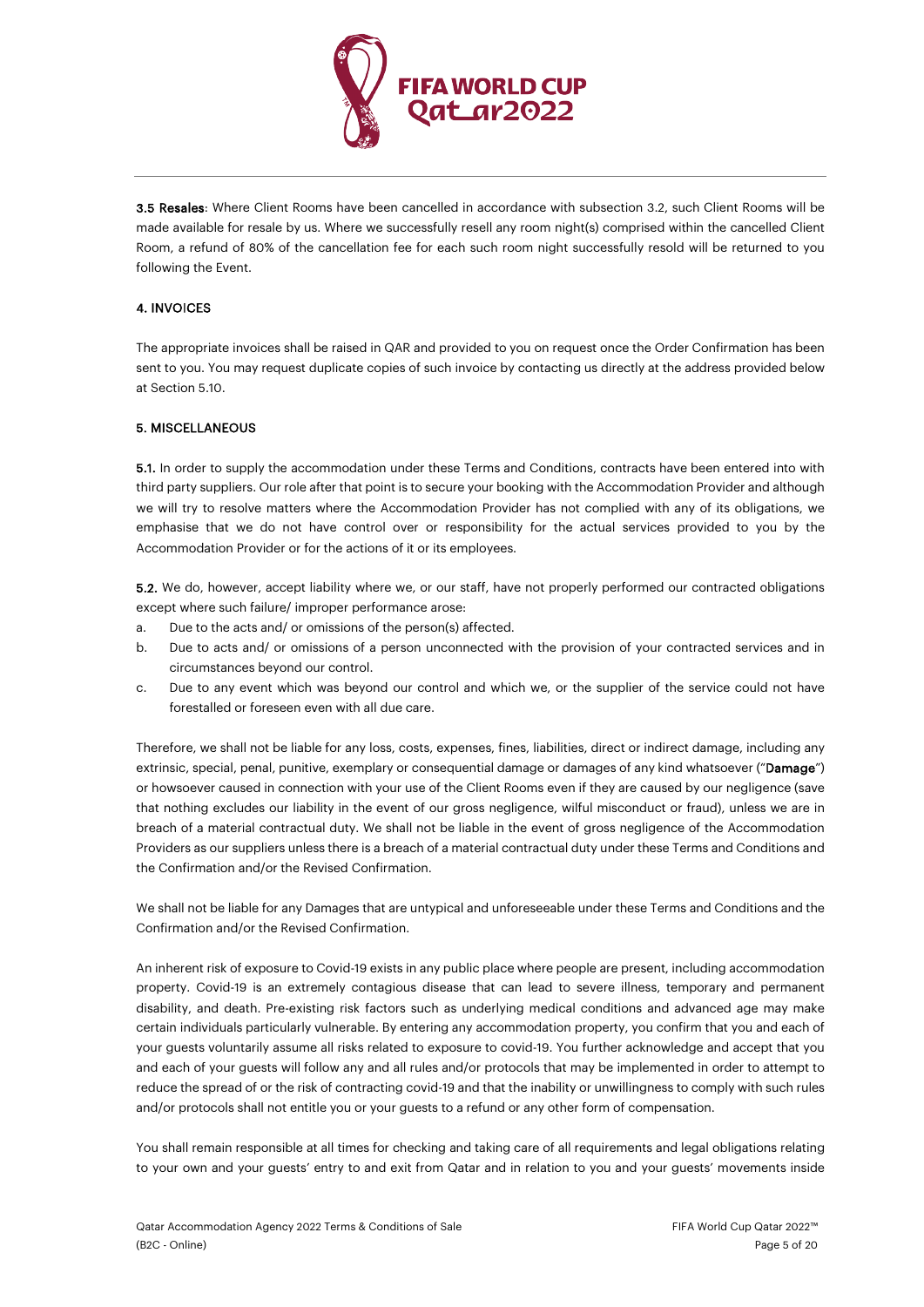

Qatar, including but not limited to visa, vaccination, health declarations and Covid-19 related matters together with any local laws and restrictions that may apply during you and your guests' stay in Qatar. It is not our responsibility to advise or update you on such matters.

Disclaimer in relation to apartment and villa photographic images: Please note that in certain instances photographs appearing on the website in relation to apartments & villas may not be of the specific property itself but of an equivalent property type.

5.3. Your liability to us: Although we arrange your reservation with the Accommodation Provider(s), we cannot be held responsible for the acts and omissions of you and any of the guests who use the Confirmed Rooms allocated to you. You will be responsible directly to the Accommodation Providers. In the event of any claim, cost or expense arising against us in respect of any such act or omission including any claim initiated against us by any Accommodation Provider or any of your guests who use the Confirmed Rooms, you confirm that you will fully indemnify us and bear the responsibility for this, either by settling and paying for such claims, fines, costs or expenses or, if you dispute any such claim, fine, cost or expense, that you will be responsible for the costs arising in defending such a claim including our own reasonable costs (if any).

5.4. Warranty: Except to the extent otherwise expressly provided for in this Section 5.4, and to the extent permissible by law, we provide no warranties, whether express, tacit or implied, arising by operation of law or otherwise, in respect of any of the services provided to you. We specifically disclaim any implied warranties of fitness for a particular purpose or merchantability. Your primary rights in the event the accommodation services are not performed properly in accordance with these Terms and Conditions and the Confirmation and the Revised Confirmation, shall be our assigning of our warranty claims, if any, against the respective accommodation provider to you. In any case, the warranty shall be limited to the property services being in accordance with the specification given by us.

5.5. Amendments: We reserve the right to amend these Terms and Conditions from time to time in order to ensure compliance with applicable laws or any requirements of FIFA or the Supreme Committee for Delivery & Legacy and will give you notice of any such amendments. You may not amend or alter these Terms and Conditions without our prior written agreement.

5.6. Term and Termination: These Terms and Conditions shall apply to all transactions between us in connection with the Event. You may terminate these Terms and Conditions by notice in writing in the event that we commit any serious breach of its material terms and fail to remedy such breach within five (5) local business days (Sunday-Thursday). We shall be entitled to recall any or all Confirmed Rooms by notice in writing to you and to apply the Cancellation Fees referred to at Section 3.5 above if: (a) you commit an irremediable breach, or a remediable breach and fail to remedy it within fifteen (15) days of receipt of notice of said breach requiring remedy of same; (b) you make any voluntary surrender or arrangement with your creditors or become subject to an administrative order or (being an individual or firm) are sequestrated or become bankrupt or (being a company) go into provisional or final liquidation or placed under judicial management (otherwise than for the purpose of solvent amalgamation or reconstruction) or are placed under any other similar or replacement regime covered from time to time by the insolvency law in your jurisdiction or cease or threaten to cease to carry on business or an encumbrancer takes possession or a receiver is appointed to any of your property or assets or if we reasonably apprehend that any such event is about to occur and notify you accordingly.

5.7. Waiver: None of these Terms and Conditions may be waived except with the express written consent of the party or parties who is going to be bound by the waiver. Neither your rights nor our rights under these Terms and Conditions will be deemed to have been waived by any act or conduct on either your or our part, or by any neglect to exercise or enforce such right or power or by any delay in doing so. The rights and powers that are given to either of us under these Terms and Conditions shall continue to apply unless and until the person who is going to be bound by a waiver has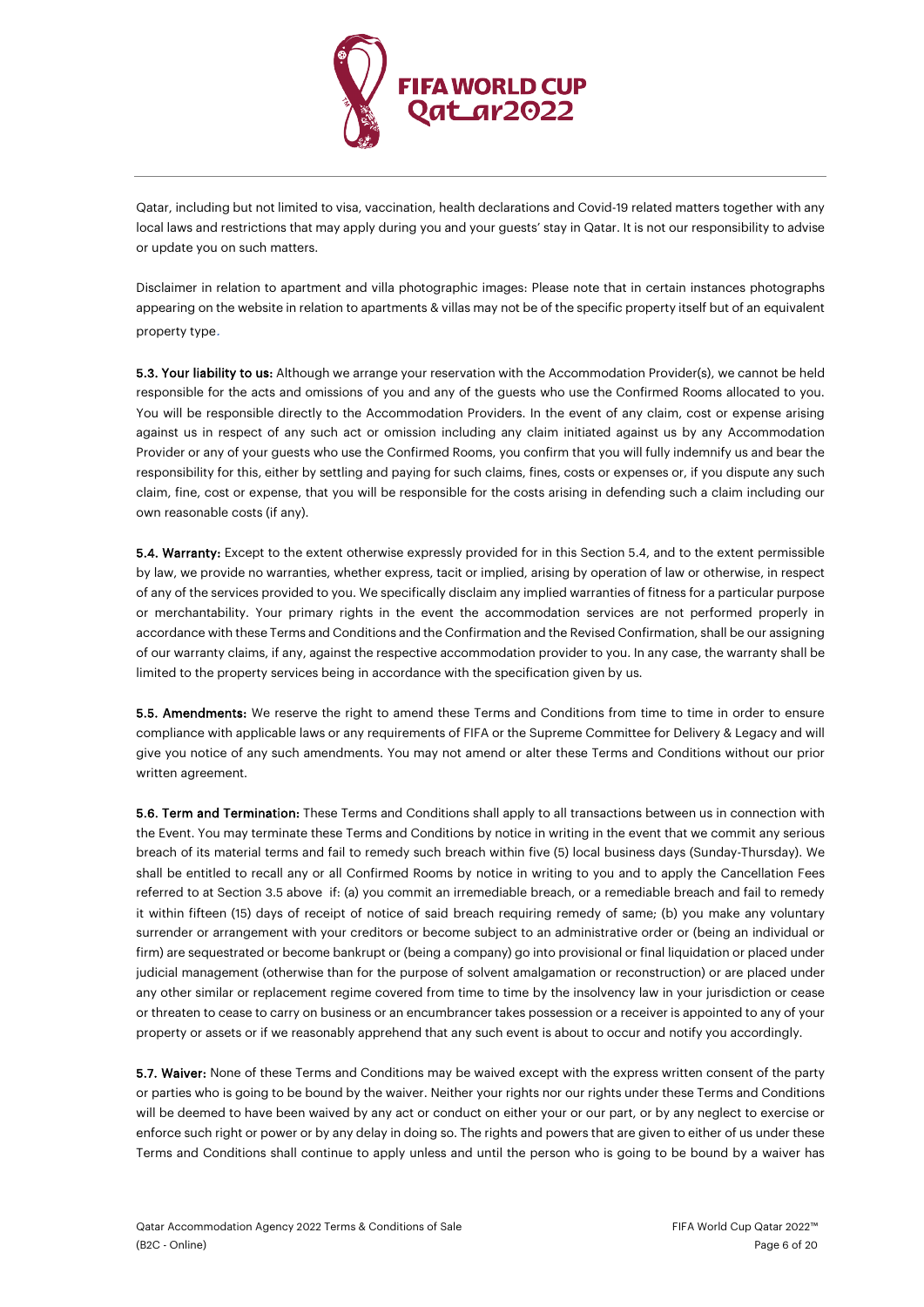

specifically waived or released such powers in writing and signed in confirmation thereof. No waiver shall operate as a waiver of any other default or of the same default on a future occasion.

5.8. Assignment: The Terms and Conditions that apply on each booking and are personal to you and you may not assign, transfer, subcontract or otherwise part with any benefits or obligations without our prior written consent, provided however that you may assign or transfer the right to use any number of Confirmed Rooms without our prior written consent. Please note that if you do allow someone else to use the Confirmed Rooms in accordance with this Clause then you agree to ensure that these Terms and Conditions will apply to that person also. We may assign these Terms and Conditions together with all respective rights and obligations hereunder to any subsidiary or associated company of Qatar Accommodation Agency 2022 and/or any other party as directed to us by the Supreme Committee for Delivery and Legacy.

5.9. Independent Contractors: For the avoidance of any doubt, you and ourselves shall each be and remain independent contractors with respect to each other and with respect to all rights obtained and services performed. Nothing herein shall be construed to:

- a. Constitute you and ourselves as partners, joint ventures or co-owners;
- b. Constitute you or us as the agent, employee or representative of the other;
- c. Empower you or us to act for, bind or otherwise create or assume any obligations on behalf of the other.

5.10. Notices: All notices, demands, requests or other communications ("Communications") shall be in writing and shall be sent via registered mail or transmitted by hand delivery, e-mail or fax to the address or details chosen by each party as follows:

a. If intended for us:

| Addressed to:   | The Chief Operating Officer, Qatar Accommodation Agency 2022 LLC             |
|-----------------|------------------------------------------------------------------------------|
|                 | Palm Tower B, 2nd Floor, Office 202, Mailis Al Taawon Street, West Bay, Doha |
| E-Mail Address: | enquiries@book.qatar2022.qa                                                  |
| Phone number:   | +974 4141 2022                                                               |

Or to such other address as may be designated by us in writing to you.

b. If intended for you, at the address provided by you and given on your Confirmation or to such other address as may be designated by you in writing to us.

Such notices, demands or other communications shall be deemed given within five (5) days of posting and upon the date of faxing or hand delivery unless the contrary can be proved. In the case of transmission by fax, confirmation of the transmission must be made by mailing the original notice demand or communication not later than the business day following the transmission.

5.11. Severability: If any provision or portion of any provision is held to be unenforceable or invalid by a court of competent jurisdiction, the validity and enforceability of the enforceable portion of any such provisions shall not be affected by this.

5.12 Binding Agreement: Both you and we intend to rely upon the written terms set out here in these Terms and Conditions and in the Confirmation and any Revised Confirmation. If either party requires any changes which are agreed by the other, both parties should make sure to ask that these be put in writing. BOTH PARTIES ACKNOWLEDGE THAT THIS IS A LEGALLY BINDING DOCUMENT. BEFORE AGREEING TO THESE TERMS AND CONDITIONS AND YOUR BOOKING YOU SHOULD READ IT CAREFULLY AND ENSURE THAT IT CONTAINS EVERYTHING YOU WANT AND NOTHING YOU ARE NOT PREPARED TO AGREE TO.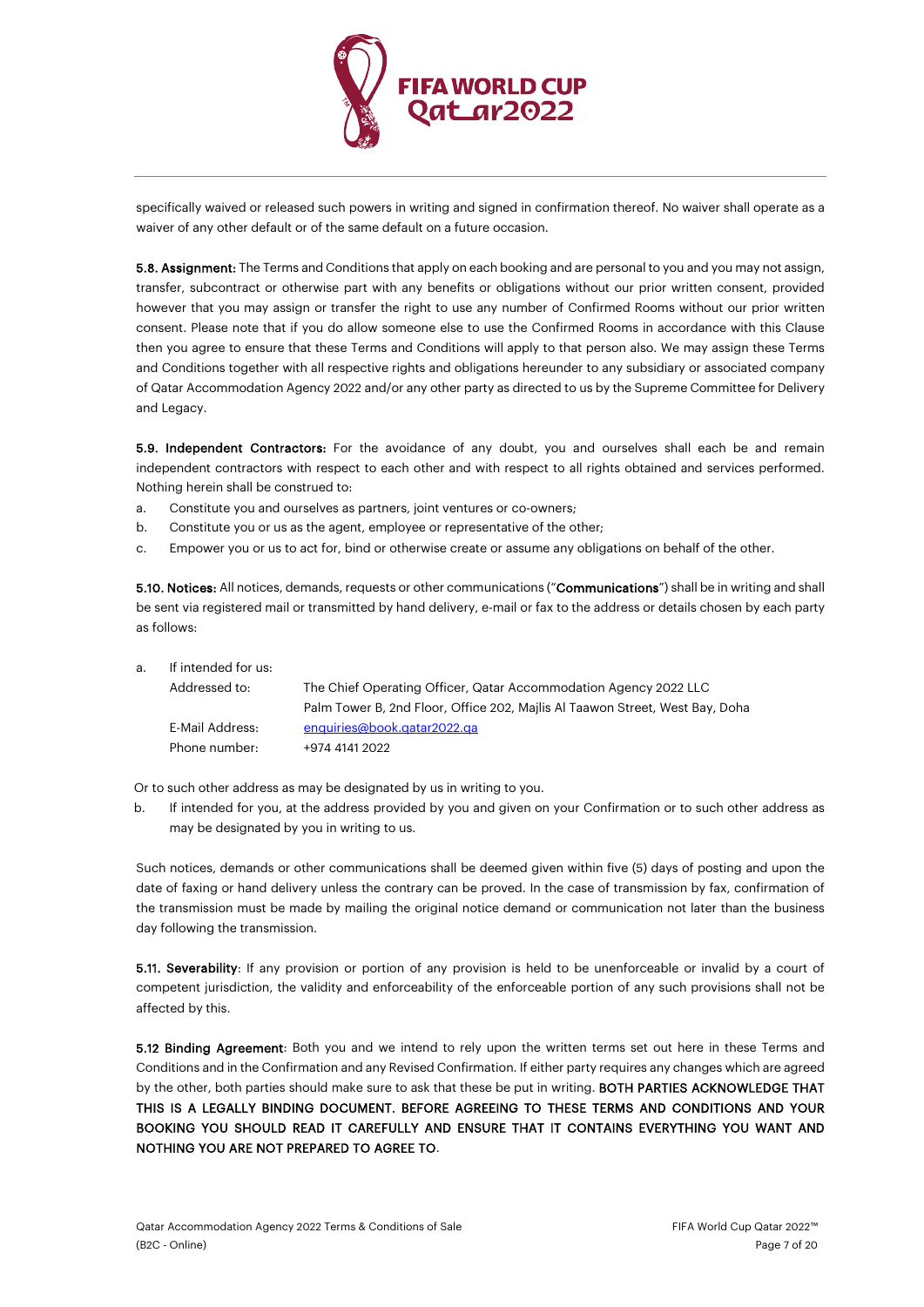

5.13. Headings: Section and subsection headings are for ease of reference only and shall not constitute a part of these Terms and Conditions nor be given any substantive effect.

5.14. Resolution of Complaints: If you encounter a problem in relation to the services being supplied you should immediately inform the Accommodation Provider and also our own representative who will do what they can to resolve matters to your satisfaction. If the difficulty is not resolved at the time to your satisfaction you must ensure that you contact us in writing no later than twenty-eight (28) days after your return at the address provided to you in Section 5.10 above. If you fail to advise us and/or the supplier promptly about such difficulties this may affect our ability to properly look into and resolve this matter for you.

5.15. These Terms and Conditions shall be governed and interpreted in accordance with the laws of the State of Qatar. The parties shall endeavour in good faith to resolve any dispute arising from, and/or in connection with these Terms and Conditions by way of good faith discussion and negotiation. If the parties do not resolve any such dispute within thirty (30) days from the date on which negotiations are initiated, the dispute shall be finally determined under the exclusive jurisdiction of the courts of the State of Qatar.

5.16. Governing Law: your booking, any modified booking and these Terms and Conditions shall be governed by, construed, interpreted, applied and enforced in accordance with, the laws of The State of Qatar (without giving effect to principles of conflict of law thereof) and the place of performance for the services provided under these Terms and Conditions shall be Qatar.

5.17. Force Majeure: The performance of these Terms and Conditions by either party is subject to acts of God, epidemic, pandemic, war, government action or decree, disaster, strikes (other than strikes by our staff), riot or civil disorder, acts of terrorism, curtailment of transportation facilities (to the extent such curtailment was beyond our reasonable control), inclement weather, the postponement, rescheduling or cancellation of the Event, the Event being held "behind closed doors", or the Event being relocated to another venue or any other emergencies beyond the affected party's control making it illegal or impossible to perform its obligations under these Terms and Conditions. In the event that performance of these Terms and Conditions is not possible by reason of Force Majeure, neither party shall be deemed to be in breach of the terms of these Terms and Conditions and neither party shall then be obligated in any manner to the other with respect to such performance. Compensation will not be payable by either.

5.18. Refund/ alternative accommodation for non-availability of Confirmed Rooms: In the event that your Confirmed Room(s) is/are not available you will be provided the option of either a full refund or alternative accommodation of equivalent quality.

5.19. Refund in the event of refusal of Hayya Card: In the event that a Hayya Card is refused to you or any named guest who is using the Confirmed Rooms, you will, on providing proof of such refusal, be provided with a refund in relation to those Confirmed Rooms which correspond to the person who has been refused they Hayya Card. For the avoidance of doubt, where the Confirmed Room is occupied on a shared basis, a refund will only be payable where all named guests in the Confirmed Room have had their Hayya Card refused.

5.20. Insurance: you are responsible for (and we strongly recommend you do so) arranging and obtaining your own travel insurance (including cancellation insurance) in respect of all issues arising out of these Terms and Conditions including in particular Section 5.17 above. To the extent permitted by the applicable law, we cannot be responsible for any losses incurred by you arising from a Force Majeure event.

5.21. No Commercial Use of Transaction/ Commercial Identification Prohibition: We have no right to grant and you shall not use commercial identification rights of any kind relating to the 2022 FIFA World Cup Qatar™ or the services described therein. All such commercial identification rights must be granted by FIFA only.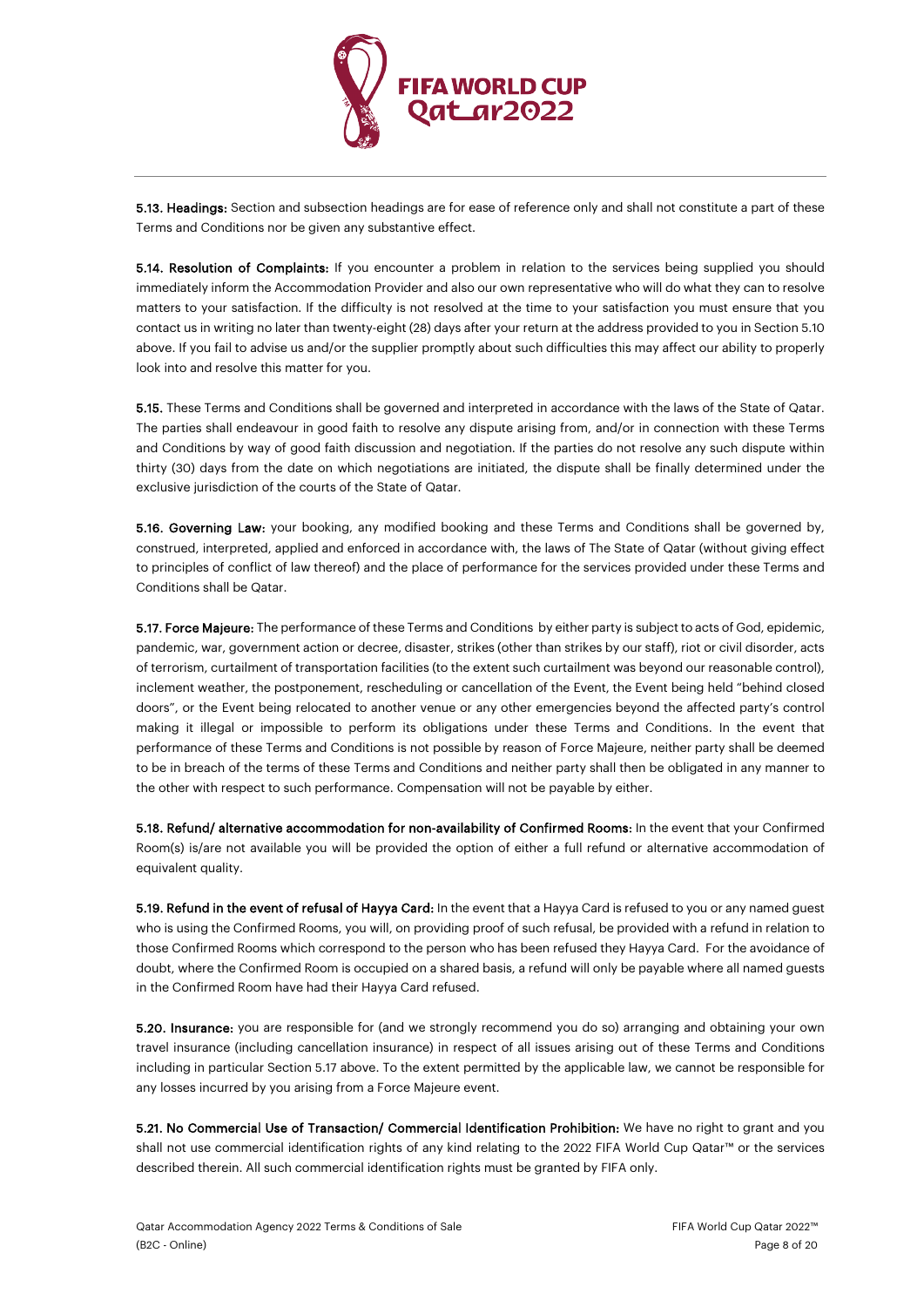

# ANNEX 1 MSC BOARDING CONDITIONS

These boarding conditions are only relating to customers booking Cruise Ship Hotels.

These Boarding Conditions govern the relationship, responsibilities and liabilities as between, on the one side, the Client and /or each Guest (as appropriate) named on the Booking and, on the other side, the Carrier and are BINDING ON THESE PARTIES.

Each Guest, or the Client on behalf of the Guests has entered into a contract with Qatar Accommodation Agency 2022 for the purpose of the Guests boarding one of the Vessels. All Guests agree to all the terms and conditions of the Booking along with these Boarding Conditions. These Boarding Conditions are to be deemed as incorporated into the Booking Confirmation and will apply whether or not there is any actual carriage during the period any of the Guests are on board.

The Guest must carefully read these Boarding Conditions, (and the Client shall also be obliged to do so, and to ensure that all Guests (or its parent/guardian in the case of a Minor) read and accept these Boarding Conditions before the Guest or Client makes the Booking. These Boarding Conditions set out its rights, responsibilities and limitations towards the Carrier, its servants and/or agents. The Carrier's liability is limited as set out in Claus[e 19.](#page-16-0) 

### $1.$ CONSTRUCTION AND DEFINITIONS

BOOKING means a final and binding reservation, regulated by the terms and conditions above, entered into at the time of booking and these Boarding Conditions and the contract for boarding and carriage (if any), that the Guest (or the Client on behalf of the Guests) has entered into with the QAA, for the purpose of booking accommodation rooms on one or more Vessels.

BOOKING CONFIRMATION means the document issued as confirmation of the Booking and issued by the QAA in order for the Guests to access the Vessel.

CARRIER for the purpose of any obligation or responsibility attaching to the carrier under these Boarding Conditions, the Carrier means MSC Cruises SA, with registered Offices in Avenue Eugène Pittard 40, 1206 Geneva (Switzerland). However, the protections and defences which are provided for in these Boarding Conditions in favour of the Carrier, shall also apply to the owner and/or charterer whether bare boat/demise charter, the actual carrier, the time charterer, sub-charterer, manager or operator of the Vessel including SC. The term "Carrier" includes the Carriers, the carrying vessel, ("Cruise Ship"), its owner, charterer, manager, operator, any tenders or other means of transport provided by the Carrier to the Guest.

CLIENT means (if applicable) any person or entity who has entered into a contract with the Qatar Accommodation Agency 2022 for the purpose of any Guest boarding the Vessel. The Client confirms that it has full authority to enter into on behalf of and bind all Guests named on the Booking Confirmation. All Guests visiting the Vessel together will be deemed to have understood and agree with these Boarding Conditions and the conditions of the Booking.

DISABLED PERSON means any person whose mobility is reduced as a result of any physical disability (sensory or locomotor, permanent or temporary) intellectual or psychosocial disability or impairment, or any other cause of disability, as a result of age, and whose situation needs appropriate attention and adaption to that persons particular needs for the service made available to all Guests.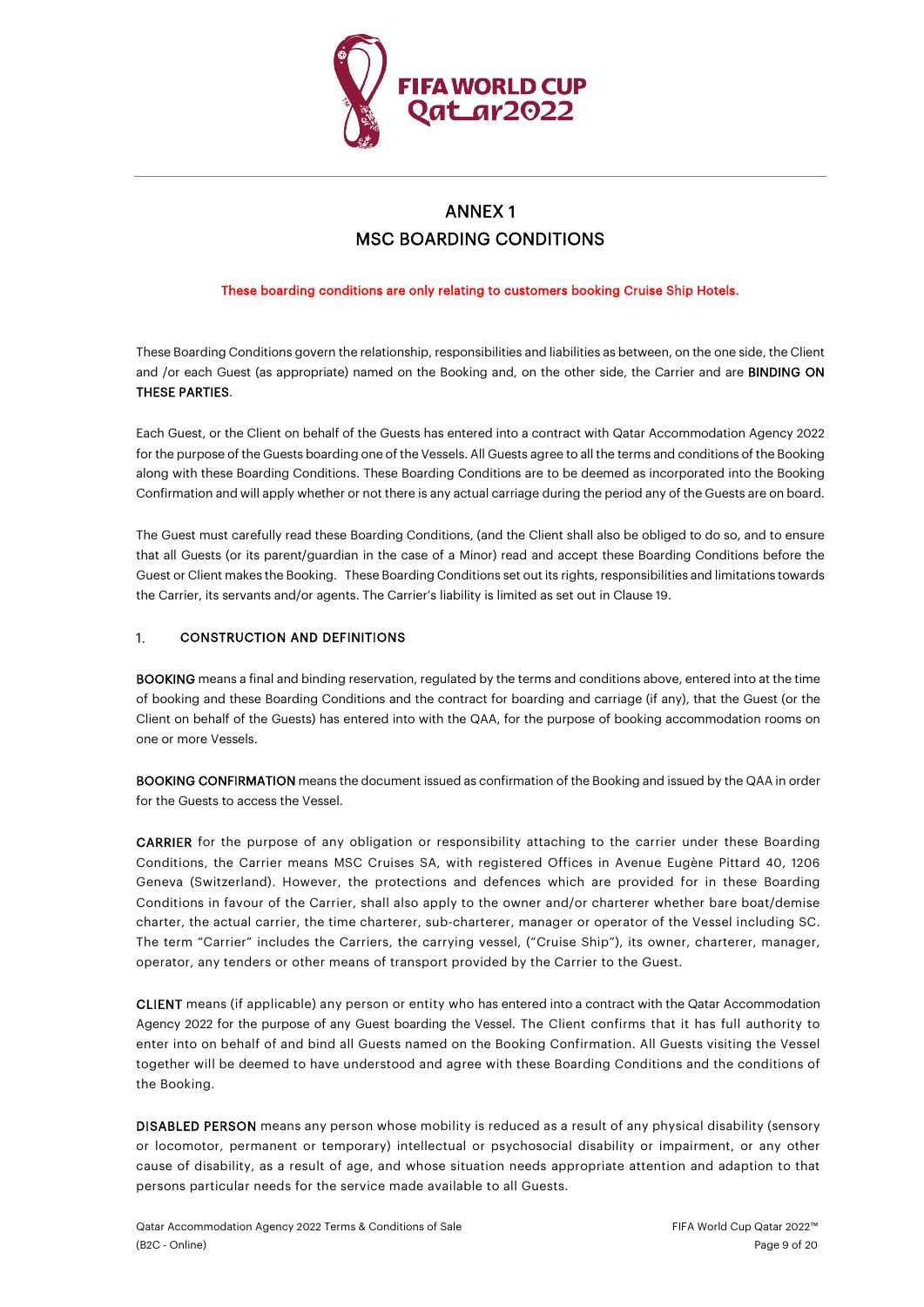

GUEST means each and every person named on the Booking Confirmation including Minors. All references to the "GUEST" (singular) shall include the plural and vice versa. All Guests visiting the Vessel together, including adults responsible for Minors, will be deemed to have understood and agreed with these Boarding Conditions. For the purpose of this definition, Guests include any senior officials (such as government personnel, FIFA representatives and relevant sponsors) boarding the vessel.

LUGGAGE means any baggage, packages, suitcases, trunks or other personal items belonging to or carried by any Guest, including cabin luggage, hand luggage and articles worn by or carried on the persons of the Guest or deposited with the purser for safe custody.

MASTER means the Captain or person in charge of the carrying Vessel at any given point and commanding of the vessel.

MINOR means any Guest under the age of 18 or under the legal age limit which is in force pursuant to the applicable law. For the specific purpose of serving or consuming alcohols in Qatar "MINOR" means a Guest under the age of 21.

QATAR ACCOMMODATION AGENCY 2022 or QAA means the agency appointed by SC to manage the booking of accommodation options during the Tournament.

RECOGNISED ASSISTANCE DOG means any dog that has been trained to assist a Disabled Person by an organisation that is a member of Assistance Dogs International and/or the International Guide Dog Federation.

SC means the Supreme Committee for Delivery & Legacy.

TOURNAMENT means the FIFA World Cup Qatar 2022™

VESSEL means the vessel named in the relevant Booking Confirmation or the substituted vessel owned, chartered, operated and/or controlled by the Carrier.

VOYAGE shall, for the purpose of these Boarding Conditions, mean any period during which Guests are on board the Vessel.

### $2.$ VALIDITY, NON-TRANSFERABILITY AND AMENDMENT

The Carrier agrees to transport and/or have on board the Guest on the Voyage, stay on board or event to be held on named or substitute Vessels. Before boarding, the Guest agrees to be bound by all its terms, conditions and limitations. All prior oral and/or written agreement is superseded by these conditions. These Boarding Conditions cannot be amended without written and signed consent from the Carrier or its authorised representative. The Booking Confirmation issued by the QAA is valid only for the Guests for whom it is issued, for the date and Vessel indicated or any substitute Vessel and is not transferable.

### $3.$ MAINTENANCE DURING DELAY OR OVERSTAYING

A Guest who wishes to remain on board after having been asked to disembark will be required by the Carrier, SC and QAA to book and pay for his/her additional stay at the available rates for every night he/she wishes to remain on board beyond the period he/she was intended to stay. Any additional booking to be processed via QAA will be subject to availability and may require the guest(s) to disembark, re-embark and may require a new cabin allocation. Without an additional booking the guest(s) must disembark without delay.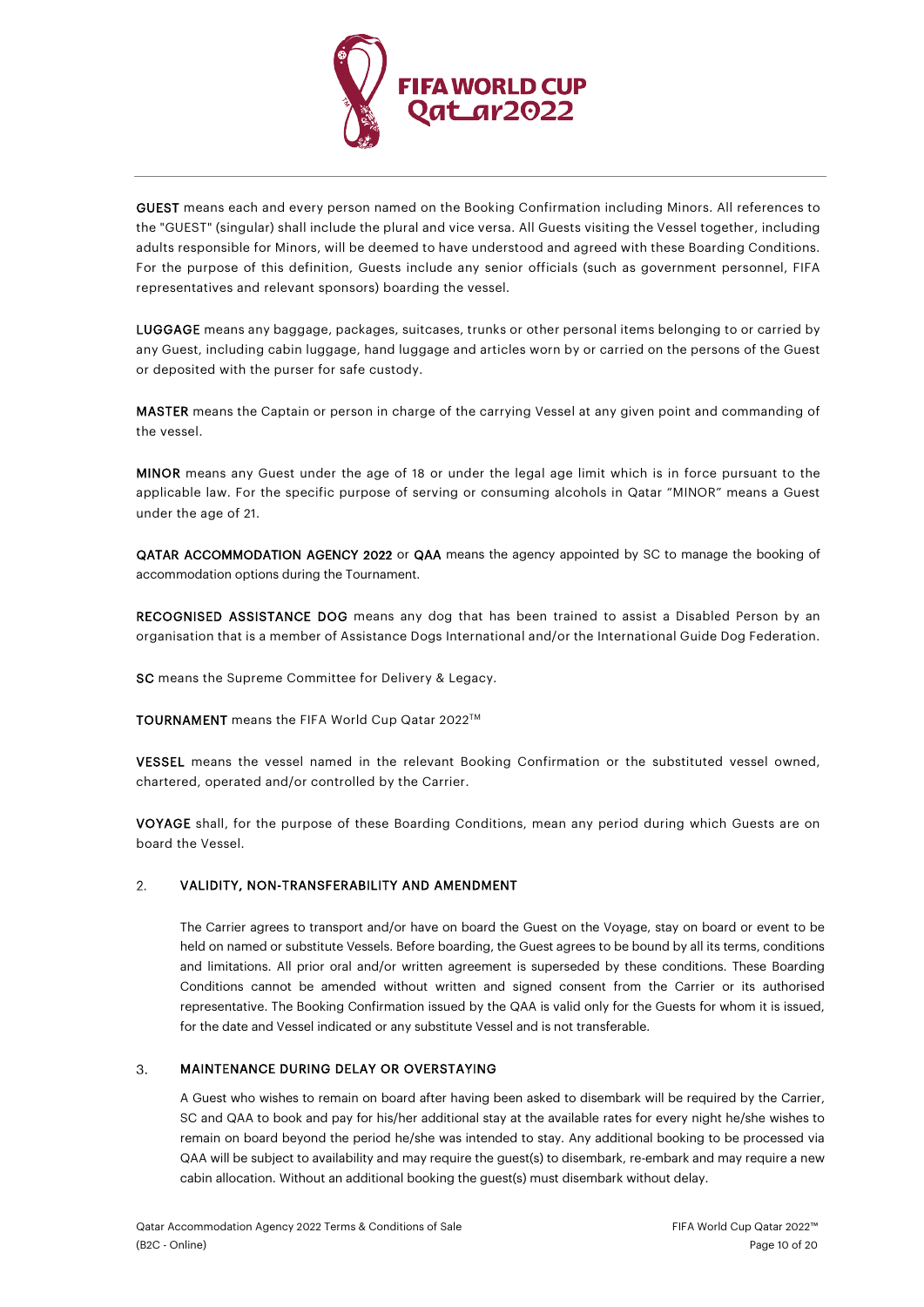

### $\overline{4}$ . OPERATION, TIMETABLES AND DELAYS

- The Vessel's operation is subject to weather conditions, mechanical problems, vessel traffic,  $4.1.$ government intervention, duty to assist other vessels in distress, availability of berth facilities, and other factors which may be beyond the Carrier's control.
- $4.2.$ Any dates and/or times specified in any timetables or otherwise, that may be issued by the SC and/or the Carrier, are only approximate and may be altered by the Carrier at any time and to such extent as is considered necessary at its sole discretion.
- If the Vessel shall be prevented or hindered by any cause whatsoever from operating in the ordinary 4.3. course, the Carrier shall be entitled to transfer the Guest to any other similar vessel.

### 5. EXTRA CHARGES

- $5.1.$ Each Guest shall pay in full all charges for goods and services incurred by the Carrier on his/her behalf, before the end of the Voyage in any currency in general use onboard at the time of payment.
- $5.2.$ Alcoholic beverages, cocktails, soft drinks, mineral water and any medical expenses, any independent contractor services or products, charges or taxes imposed by any government agency shall be extra charges, unless otherwise stated as included at the time of booking.

#### TRAVEL DOCUMENTS 6.

- <span id="page-10-0"></span> $6.1.$ Each Guest must present for inspection upon request the Booking Confirmation and/or eVoucher (as applicable), a valid passport as well as any visa, entry or exit permit, any Qatari ID, Resident Permit or Hayya Card.
- $6.2.$ Each Guest (or, if a Minor, his/her parents or guardian) shall be liable to the Carrier, SC and/or the QAA for any fines or penalties imposed on the Vessel or Carrier, SC and/or the QAA by any authorities for the Guest's failure to observe or comply with local governmental laws or regulations, including requirements relating to immigration, customs or excise.
- 6.3. The Carrier, SC and/or the QAA reserves the right to check and record details of the documentation in clause [6.1.](#page-10-0) The Carrier, SC and/or the QAA makes no representation and gives no warranties as to the correctness of any documentation that is checked.

### $7.$ **SECURITY**

- $7.1.$ Each Guest shall present him/herself for boarding, according to the instructions provided by the QAA and shall be available for any security inspections.
- $7.2.$ For security reasons and any requirements by law, each Guest acknowledges and agrees that agents of the Carrier may search the Guest, his/her Luggage.
- The Carrier shall have the right to confiscate any articles carried or contained in any Luggage which the  $7.3.$ Carrier, in its sole discretion, considers dangerous or poses risk or inconvenience to the security of the Vessel or persons on board.
- Each Guest is prohibited from bringing on board any articles that can be used as a weapon, explosives,  $7.4.$ illegal or dangerous goods.
- $7.5.$ The Carrier reserves the right to search any cabin, berth or other part of the Vessel for security reasons at any time.

#### <span id="page-10-1"></span>8. FITNESS TO STAY ONBOARD

 $8.1.$ In order to ensure that the Carrier is able to host Guests safely and in accordance with applicable safety requirements established by international, EU or national law or in order to meet safety requirements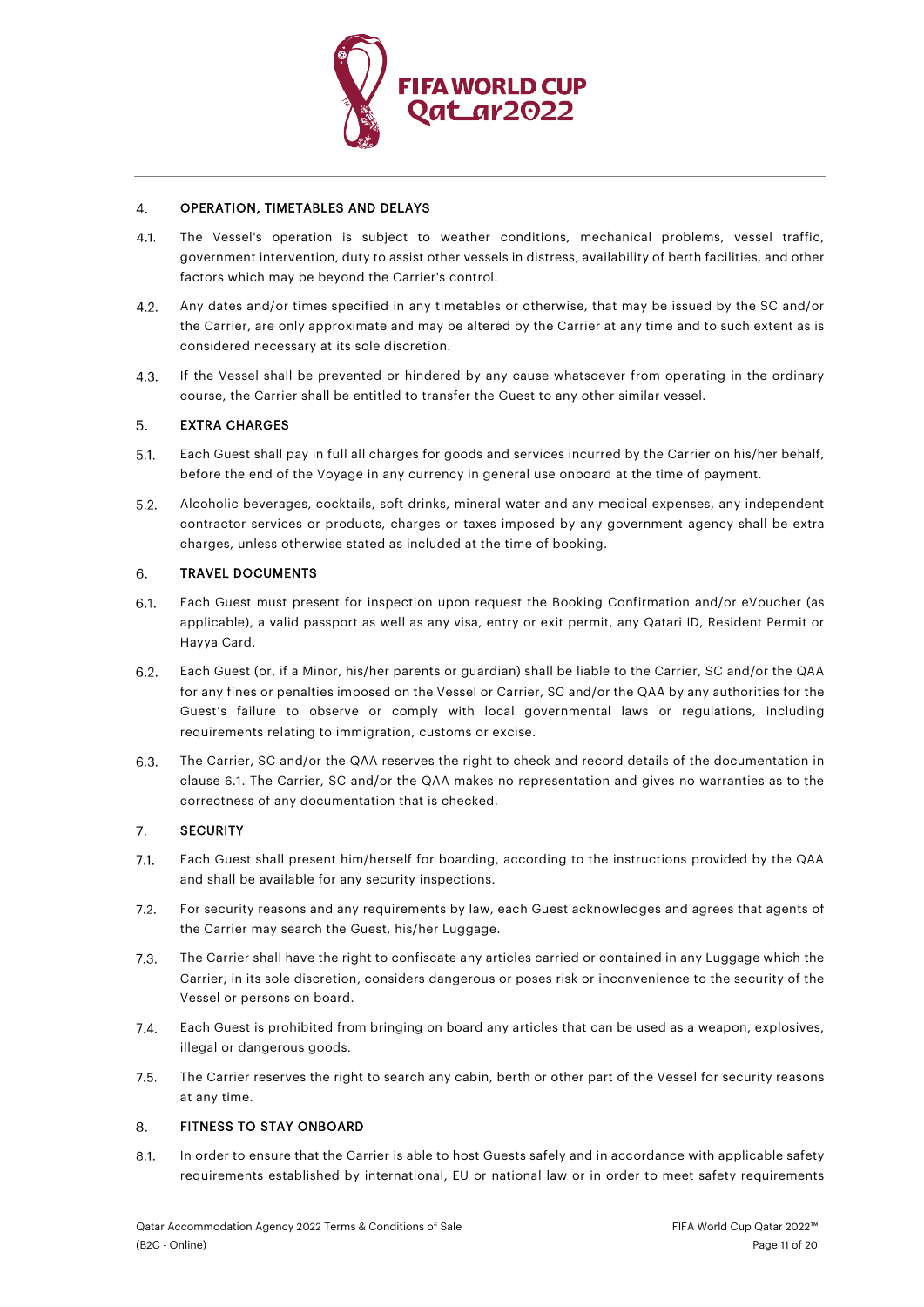

established by competent authorities, including the vessel's flag state, the Guest warrants that his/her conduct or condition will not impair the safety of the Vessel or inconvenience other persons onboard.

- $8.2.$ If it appears to the Carrier, the Master or the Vessel's doctor that a Guest is for any reason unfit to stay on board and/or likely to endanger safety, then the Carrier or the Master shall have the right to take any of the following courses: (i) to refuse to embark the Guest; (ii) to disembark the Guest; (iii) to transfer the Guest to another berth or cabin; (iv) if the Vessel's doctor considers it advisable, to place or confine him/her in the Vessel's hospital or to transfer the Guest to an ashore health facility at the Guest's expense; and/or (v) to administer first aid and administer any drug, medicine or other substance or to admit and/or confine the Guest to a hospital or other similar institution ashore at the Guest's expense, provided that the ship's doctor and/or Master considers that any such steps are necessary.
- 8.3. Unless provided under any applicable law, where a Guest is refused embarkation as a result of safety and/or fitness to stay on board, the Carrier, SC or the QAA shall not be liable for any loss or expense occasioned to the Guest thereby, nor shall the Guest be entitled to any compensation from the Carrier, SC or the QAA
- $8.4.$ The Vessel has a limited number of cabins equipped for Disabled Persons, available on a first come, first served basis. Not all areas or equipment on the Vessel are suitable for access to Disabled Persons.
- $8.5.$ The Carrier reserves the right to refuse passage to anyone who has failed to notify it of their specific needs with regard to accommodation, seating or services required from the Carrier or terminal operator, or their need to bring medical equipment, or to bring a Recognised Assistance Dog on board the Vessel, or of any other known disabilities, or who in the Carrier's and/or Master's opinion is unfit or unable to stay on board, or anyone whose condition may constitute a danger to themselves or others onboard on the grounds of safety.
- 8.6. Guests who need assistance and/or have special requests or need special facilities or equipment with regard to accommodation, seating or services required or their need to bring medical and mobility equipment, must notify the QAA at the time of booking. This should include detailed information required to assist QAA in making available accessible transport to Disabled Persons. Wheelchair users must specify whether they operate a manual or powered wheelchair and inform QAA whether they require portside or stadium facilities and services at the time of booking. This is to ensure that the Guests can safely embark, disembark and remain on board in accordance with all applicable safety requirements. The Carrier is not obliged to provide any assistance or meet special requests unless the Carrier has agreed to do so in writing. If any Guest cannot be carried safely and in accordance with applicable safety requirements then the Carrier can refuse to accept a Guest or embarkation of a Disabled Person on the grounds of safety.
- $8.7.$ Wheelchair users must furnish their own standard size wheelchairs. The Vessel's wheelchairs are available for emergency use only. Where the Carrier considers it strictly necessary for the safety of the Guest it may require a Disabled Person to be accompanied by another person or a Recognised Assistance Dog who is capable of providing the assistance required by the Disabled Person. This requirement will be based entirely on the Carrier assessing the need of the Guest on grounds of safety and may vary from Vessel to Vessel.
- $8.8.$ Where any mobility or other equipment is lost or damaged by the fault or neglect of the Carrier then it is the Carrier's decision as to whether to repair or replace such equipment taking into account the reasonable requirements of the Guest. All equipment must be capable of being carried safety and must be declared at the time of booking. The Carrier may decline to carry such equipment where it is not safe to do so or where it has not been notified in time to enable a risk assessment to be carried out.
- Any Guest who embarks, or allows any other guest for whom he or she is responsible to embark, when 8.9. he/she or such other guest is suffering from any sickness, disease, injury or infirmity bodily or mental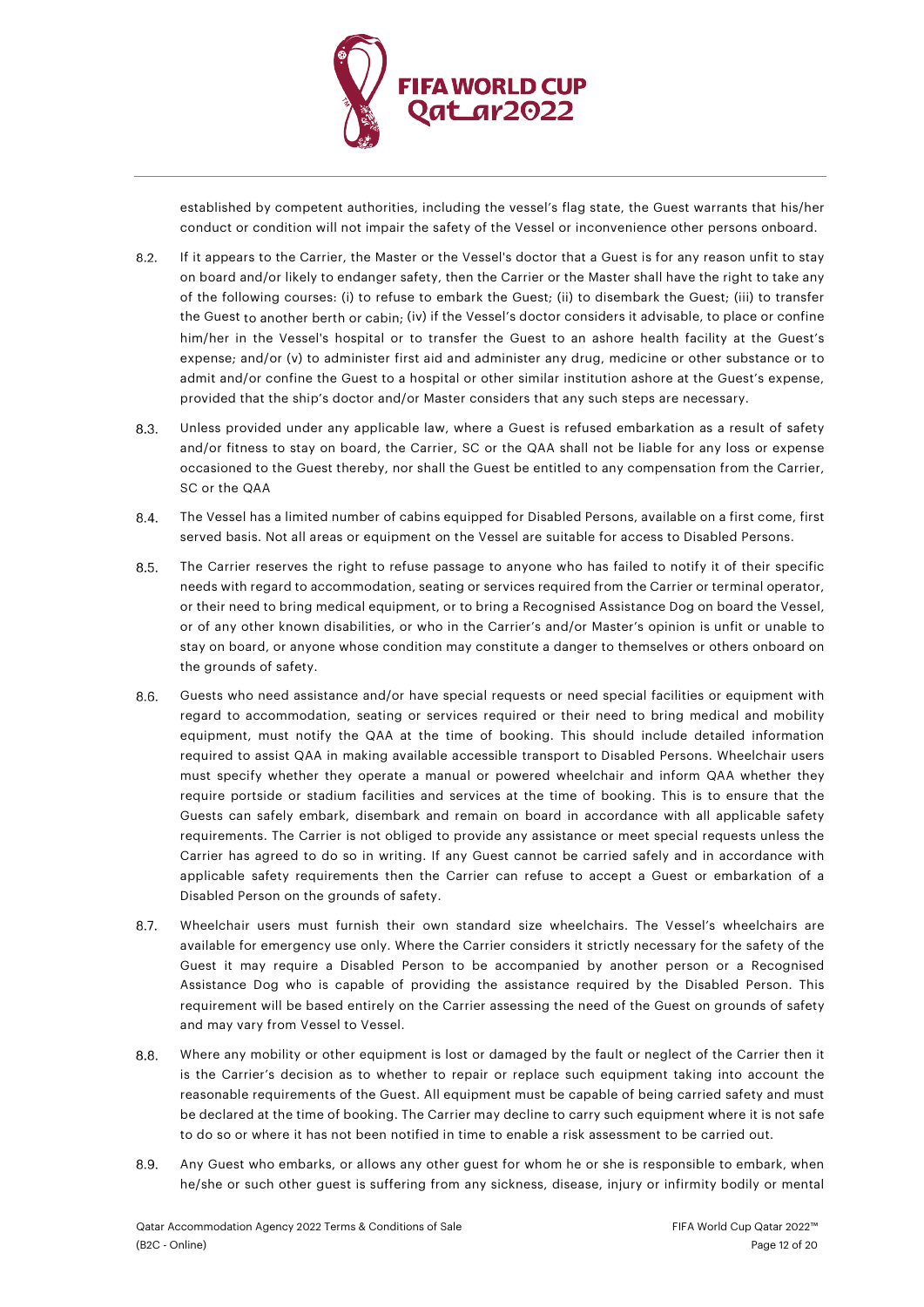

or to his/her or her knowledge has been exposed to any infection or contagious disease, or for any other reason is likely to impair the safety or reasonable comfort of other persons onboard, shall be responsible for any loss or expense incurred by the Carrier or the Master directly or indirectly in consequence of such sickness, disease, injury, infirmity, exposure or refusal of permission to land unless in the case of sickness, disease, injury, infirmity or exposure the same has been declared in writing to the Carrier or the Master before embarkation and the consent in writing of the Carrier or the Master to such embarkation has been obtained.

Although the Vessel is planned to be berthed at all times at the Cruise Terminal in Doha, conditions may arise when it will be necessary to anchor offshore rather than alongside. When this is the case, the Carrier will use a tender to take Guests ashore. A tender is a small vessel and may not be suitable for persons with Disabilities or Reduced Mobility or balance problems. When using tenders, safety is the utmost priority and it is important that the Guests are able to use the tender safely. The Guests may be required to descend to a platform or pontoon and into the tender. There may be steps both up and down and Guests may need to navigate a gap between the platform and the tender (which can be approximately 1.5 ft). Depending on weather, tide and sea conditions, there may be some movement, which could change throughout the course of the day. Guests must be fit and mobile enough to access and disembark the tender. If Guests have impaired mobility, or use a mobility aid such as a stick, then they must carefully consider their ability to embark the tender safely before making their way down to the platform. Guests must take into consideration the use of steps, the possibility of a gap and height difference between the platform and the tender, and the potential sudden movement of the tender when making a decision. Wheelchairs and mobility scooters will not be carried by the crew to the tender. All Guests must be independently mobile enough to use the tenders. Ultimately, carriage by tender may be refused by the Master or any of his officers if there is any doubt as to the safety of any Guests.

All Guests must take extra care when stepping on and off the tender. There will be crewmembers there to guide and steady Guests as they embark and disembark but they cannot support, lift or carry Guests. The same precautions apply when Guests disembark the tender in the port.

#### 9. SMOKING POLICY

- $9.1.$ Smoking is not permitted in any food service areas (buffets and restaurants), the medical centres, childcare areas, corridors or elevator foyers, areas where Guests are assembled in groups for safety exercises, disembarkation or tour departures, public toilets, or in bars close to areas where food is served is strictly prohibited.
- $9.2.$ Smoking in the cabins and on the cabin balconies is strictly prohibited.
- 9.3. Smoking is only permitted in a dedicated outside area of each Vessel, indicated by signage, where ashtrays are provided.
- The Carrier reserves the right to levy a fee should passengers be found smoking in non-designated area 9.4. of the Vessel. Repeatedly smoking in non-smoking areas can ultimately lead to early disembarkation and prosecution by the authorities.
- 9.5. The Guest shall be liable for any damage caused by smoking.
- 9.6. Disposing of cigarette butts over the side of the Vessel is strictly prohibited.

#### CONDUCT OF GUESTS 10.

 $10.1.$ The safety of the Vessel and all those onboard is of paramount important. Guests must pay attention to and comply with all regulations and notices relating to the safety of the Vessel, her crew and guests, the terminal facilities and immigration requirements.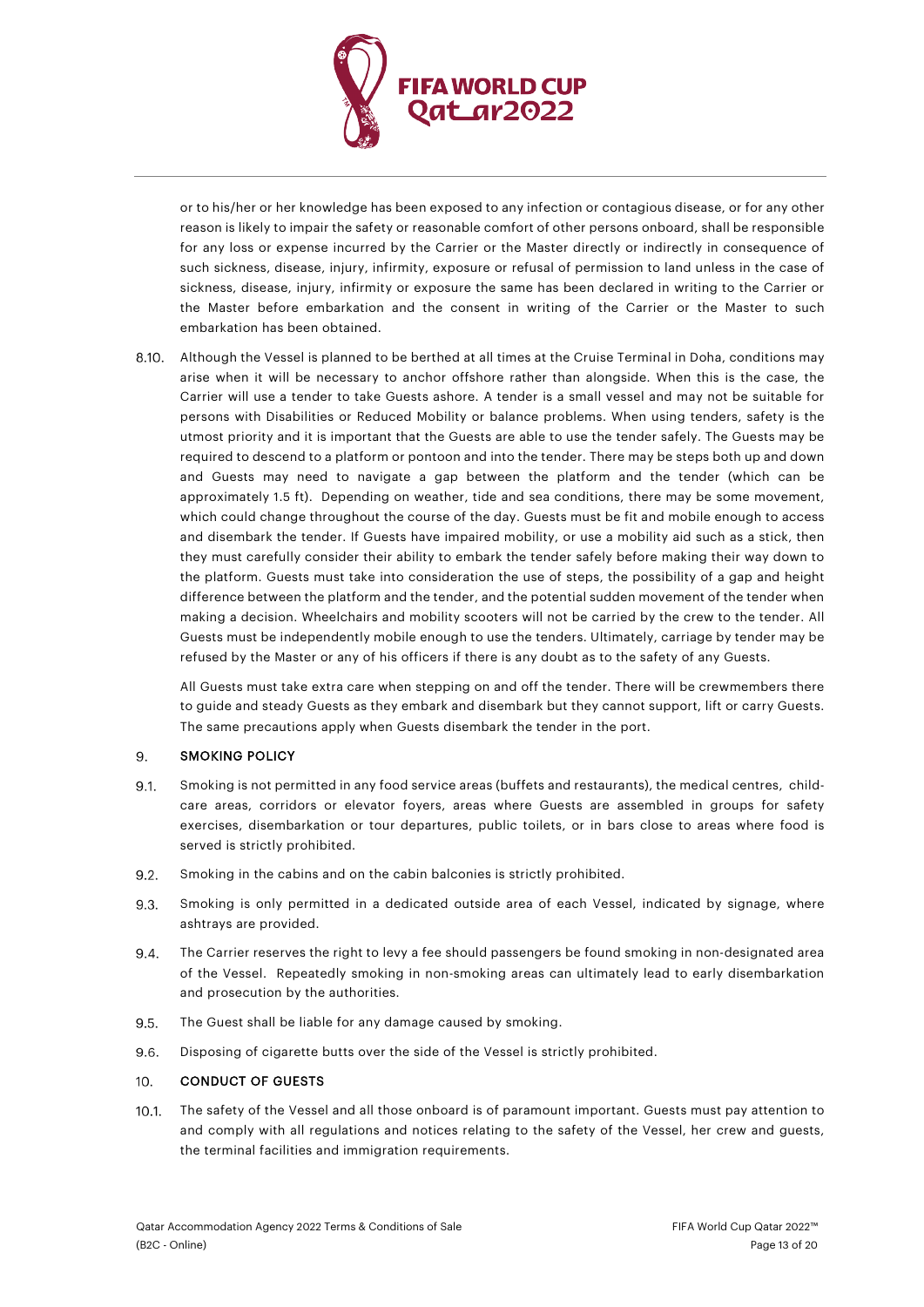

- 10.2. Guests must at all times conduct themselves in a manner that respects the safety and privacy of other persons onboard.
- 10.3. Guests must comply with any reasonable request made by any member of staff, the Master or his/her officers.
- All Guests must take care for their safety whilst walking on outside decks. Guests and children must not run around the decks or other parts of the Vessel.
- 10.5. Guests' Luggage must not be left unaccompanied at any time, unless different and reasonable instructions are given by the staff. Unaccompanied Luggage may be removed and/or destroyed.
- 10.6. Guests shall not bring onboard the Vessel any goods or articles of an inflammable or dangerous nature, nor any controlled or prohibited substance. Breach of these conditions and regulations shall render the Guest strictly liable to the Carrier for any injury, loss, damage or expense and/or to indemnify the Carrier against any claim, final penalty arising from such breach. The Guest may also be liable for statutory fines and/or penalties.
- 10.7. In order to ensure safety and security standards, it is strictly forbidden to bring food and beverage onboard the Vessels. In compliance with this requirement, during embarkation, checks may be carried out on Guests' Luggage. The items that are allowed are: personal hygiene products, cleansing products, lotions, fluid medications for therapeutic use, baby gear and baby food items, dietary items prescribed by a physician.
- 10.8. The Guest will in any event be liable for any injury, loss or damage occasioned by their breach of any of the prohibitions in these Boarding Conditions and must indemnify the Carrier, SC and QAA against any claim in respect thereof.

### $11.$ ANIMALS/PETS

- $11.1.$ Animals and/or pets other than Recognised Assistance Dogs are not allowed onboard the Vessel under any circumstances without the Carrier's permission in writing. Any such animals or pets brought onboard by the Guest without permission will be taken into custody and arrangements will be made for the animal to be landed at the Guest's sole expense.
- $112$ Whilst the Carrier and/or its servants and/or agents will take such care as is reasonable in all the circumstances in relation to the pet or animal, neither the Master nor Carrier nor any member of the Crew shall be liable to the Guest in respect of any loss or injury or death to the pet or animal whilst in the Carrier's possession/custody.
- Recognised Assistance Dogs are subject to and must comply with national and EU Regulations and/or  $11.3.$ equivalent applicable legislations regarding health, inoculations, training and travel. It is the Guest's responsibility to have all necessary papers, to be made available for inspection on request, and check the position prior to the boarding.

### $12.$ ALCOHOL

- $12.1.$ Alcoholic drinks, including wines, spirits, beer or other liqueurs are available for purchase onboard the Vessel at fixed prices. Guests are not permitted to bring onboard any such drinks for use during the Voyage, whether for consumption in their own cabins or otherwise. Alcoholic drinks in any form will not be sold to Minors during the Voyage. It is the responsibility of the individual Guest and any accompanying adults to ensure such legal age limits are complied with.
- The Carrier and/or its servants and/or agents may confiscate alcohol brought onboard by Guests. $12.2.$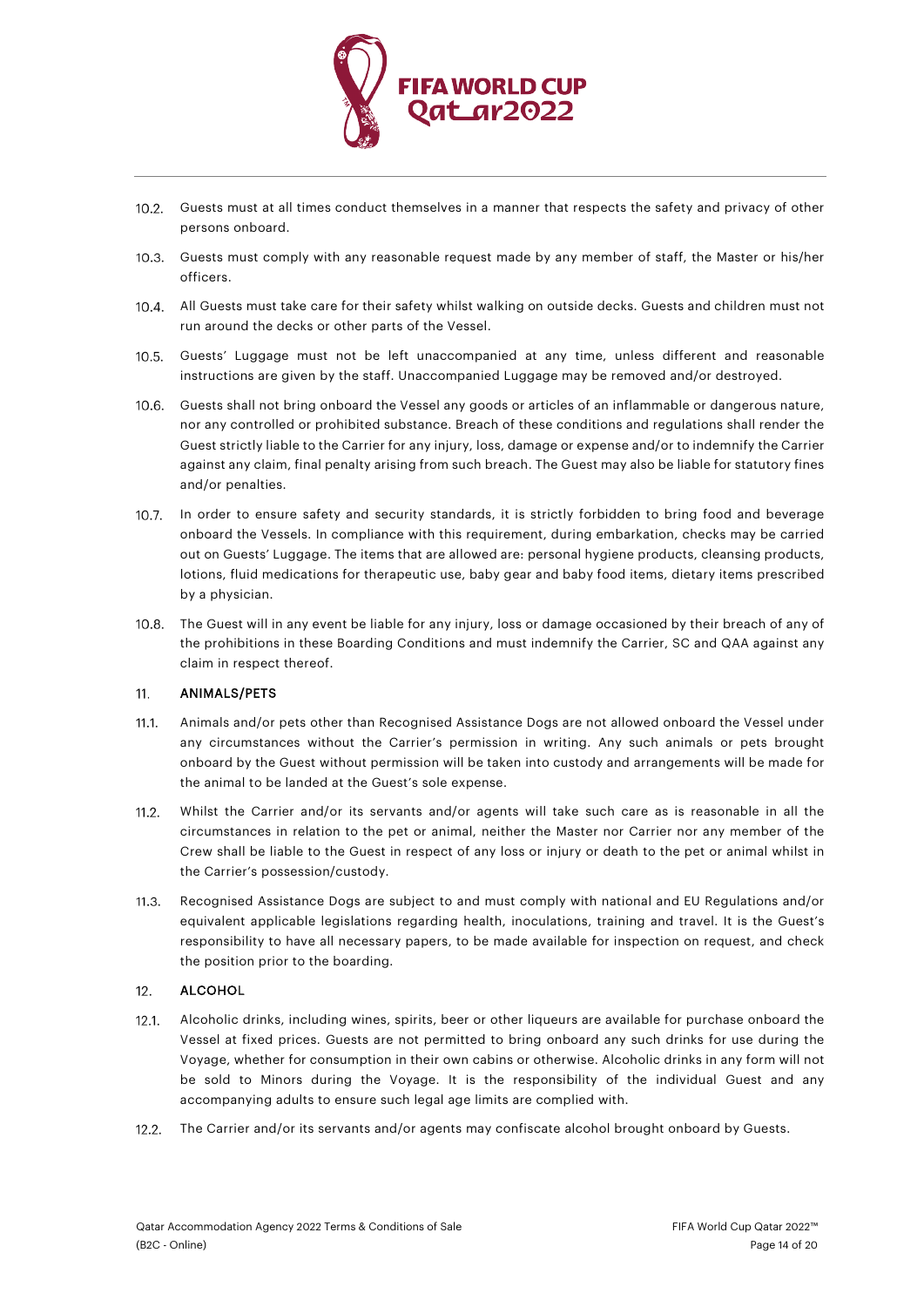

12.3. The Carrier and/or its servants and/or agents may refuse to serve a Guest alcohol or further alcohol where in their reasonable opinion the Guest is likely to be a danger and/or nuisance to himself/herself, other guests and/or the Vessel.

#### 13. MINORS

- $13.1$ All the provisions of clause [8](#page-10-1) and the requirement of fitness to travel are applicable to all Guests including Minors.
- 13.2. The Carrier does not accept unaccompanied Minors. Minors will not be allowed to embark unless they are accompanied by a parent or guardian or other authorised person (Adult Guests) who shall be identified on the Booking Confirmation. Adult Guests embarking with a Minor shall be fully responsible for that Minor's conduct and behaviour. Minors may not order or consume alcoholic beverages.
- Minors onboard must be supervised by an Adult Guest at all times and are welcome at the activities onboard provided that an Adult Guest is present. Children cannot remain onboard if the Adult Guest goes ashore.
- $13.4.$ The Adult Guest shall be liable to the Carrier and shall reimburse it for loss, damage or delay sustained by the Carrier because of any act or omission of a Minor in their care.
- $13.5.$ Minors are subject to all the terms contained in the Boarding Conditions.

#### 14. MEDICAL SERVICES/TREATMENT

- Medical services are available on board the Vessel as a convenience to Guests. However, Guests are  $14.1.$ encouraged, where possible, to seek medical assistance from providers on shore. The Vessel's doctor and medical personnel are not under the Master's or Carrier's control for treating Guests.
- $14.2.$ Medical facilities onboard may be limited. The Carrier, Master or doctor shall not be liable in any way for referring Guests ashore for medical services or for the actual medical services rendered ashore. In the event that medical attendance of any kind or ambulance assistance, whether on shore, at sea or by air is required and is provided or ordered by the Carrier or the Master or the doctor, the concerned Guest shall be liable for the full charge or cost thereof and shall indemnify the Carrier upon first demand of any costs incurred by the Carrier, its servants or agents.
- 14.3. The ship's doctor is not qualified to deliver babies onboard nor to offer pre or post-natal treatment and no responsibility is accepted by the Carrier in respect of the ability to provide such services or equipment. Pregnant women are referred to this section 14 for information regarding the medical facilities onboard.
- 14.4. It is the Guest's obligation and responsibility to seek medical assistance from the qualified doctor onboard the Vessel as and when necessary, during his/her stay on-board.
- The Vessel's doctor is not a specialist and the Vessel's hospital is not required to be, and is not equipped to the same standards as, a land-based hospital. The Vessel carries medical supplies and equipment as required by its flag state. Neither the Carrier nor the doctor shall be liable to any Guest as a result of any inability to treat any medical condition as a result.
- 14.6. In the event of illness or accident, Guests may have to be landed ashore by the Carrier and/or Master for medical treatment. The Carrier makes no representations regarding the quality of any medical treatment ashore to which any Guest is referred.
- 14.7. In relation to medical equipment, which any Guest intends to bring on board, it is the responsibility of the concerned Guest to arrange delivery to the docks prior to check-in of all medical equipment.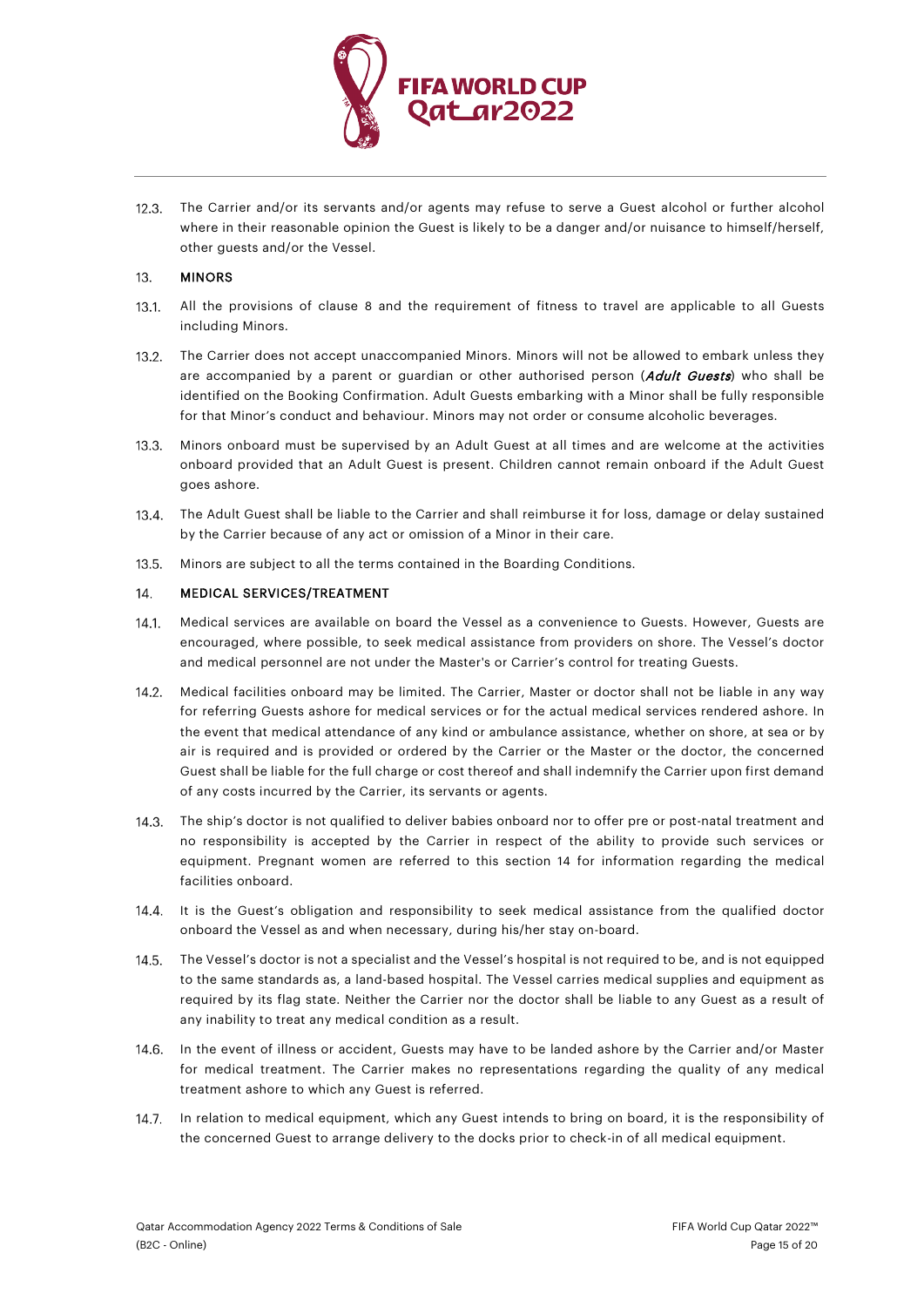

- 14.8. The requirement for Guests to notify to the QAA at the time of booking if they need to bring their own medical equipment on-board is to ensure that the medical equipment can be carried and/or carried safely.
- 14.9. It is the concerned Guest's responsibility to ensure that all personal medical equipment is in good working order and for arranging enough equipment and supplies to last the entire Voyage. The Vessel does not carry any replacement.
- 14.10. The concerned Guest must be able to operate all own equipment. If there are any particular conditions requiring a personal care or supervision then such personal care or supervision must be arranged by that Guest at his/her expense. The Vessel is unable to provide or arrange respite services, one to one personal care or supervision or any other form of carer for physical or psychiatric or other conditions.

#### OTHER INDEPENDENT CONTRACTORS  $15.$

- The Vessel carries on board service providers who operate as independent contractors. Their services and products are charged as extras. The Carrier is not responsible for their performance or products. These contractors may include: hairdresser, manicurist, masseuse, photographer, entertainer, fitness instructors, shopkeepers and others providing services. The limitations of liability referred to into these Boarding Conditions shall apply to all independent contractors.
- $15.2.$ The Carrier shall not be responsible in any way for the conduct, products or services provided by such independent contractors.

#### 16. GUEST'S LUGGAGE AND PERSONAL PROPERTY

- $16.1.$ Guests are encouraged to limit their checked Luggage to two suitcases and two pieces of hand Luggage per person.
- 16.2. In no case will the maximum amount of Luggage in each cabin exceed 100 kg and 8 pieces among all Guests in the same cabin. Equipment required by Disabled Persons and Medical Equipment is not included as part of this luggage limit provided that additional weight and/or numbers are communicated to the Carrier in advance who may refuse to embark them on the grounds of safety. Prams and wheelchairs are always allowed but must be kept in cabins when not in use and must not block any exits when in use around the Vessel.
- 16.3. All Luggage is to be kept in the cabin, keeping all exits free of any obstacles.
- $16.4.$ Guests' Luggage and property shall include only personal belongings, and any commercial property shall be subject to an additional charge. Guest bookings of a commercial nature, such as FIFA sponsors, shall, at the discretion of the SC and subject to Carrier's agreement, not be subject to additional charges for the storage of commercial property.
- 16.5. The Carrier shall not be responsible for any fragile or perishable property carried by a Guest.
- No animals are permitted on board, except for Recognised Assistance Dogs licensed to a Guest. The  $16.6.$ concerned Guest shall have full responsibility for any Recognised Assistance Dogs.
- $16.7.$ Guests with their own wheelchairs must check that suitable accommodations are available at the time of booking, and the relevant reference is to be added to the Booking Confirmation or eVoucher (where applicable) or request for embarkation. If medical mobility or other equipment is required, this must be notified to the QAA at the time of booking or within a reasonable time prior to the Voyage to enable the Carrier to assess whether such equipment can be carried safely. It is the concerned Guest's responsibility to ensure that such equipment is in good working order and that the Guest can operate such equipment.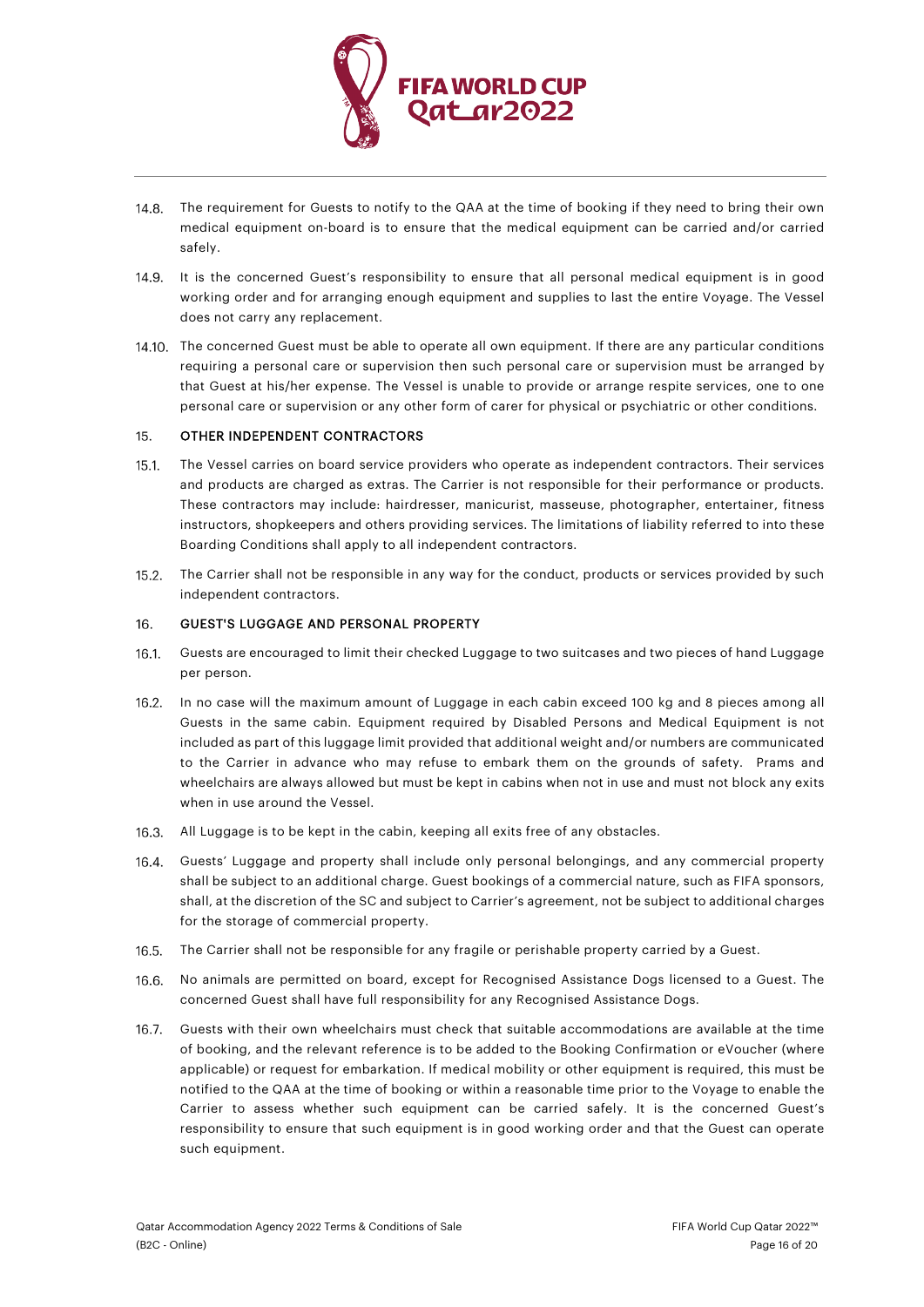

- 16.8. All Luggage must be securely packed and distinctly labelled. The Carrier shall not be liable for loss, damage or delay in delivery of any Luggage, if Luggage is not sufficiently labelled.
- $16.9.$ The Carrier shall not be liable for loss or damage to the Guests' Luggage while in the custody or control of stevedores or other independent shore side contractors.
- 16.10. All Luggage must be claimed at disembarkation from the Vessel or it will be stored at the Guest's risk and expense.
- 16.11. The Guest shall not be liable to pay or receive any general average contribution in respect of Luggage.
- 16.12. The Carrier shall have a lien upon and the right to sell by auction or otherwise, without notice to any Guest, any Luggage in satisfaction of unpaid monies or of any other monies that may in any way have become due by any Guest to the Carrier or to its servants, agents or representatives.

#### $17.$ GUEST'S LIABILITY FOR DAMAGE

Guests shall be liable for and shall reimburse the Carrier for any damage to the Vessel and/or its furnishings or equipment or any other property of the Carrier caused by any wilful or negligent act or omission by the Guests or any person for whom the Guests are responsible including, but not limited to, Minors travelling with a Guest.

#### FORCE MAJEURE & EVENTS BEYOND THE CARRIER'S CONTROL 18.

Except as provided by law, the Carrier shall not be liable for any loss, injury, damage, or inability to perform the Voyage arising from any Force Majeure circumstances such as, but not limited to: war, terrorism - actual or threatened - fire, natural disasters, acts of God, labour strikes, bankruptcy, failure of subcontractors to perform, or any other events beyond the Carrier's control and/or any events which are unusual and/or unforeseeable.

#### <span id="page-16-0"></span>19. LIABILITY OF THE CARRIER

- $19.1.$ The liability (if any) of the Carrier for damages suffered as a result of death or personal injury to the Guest, or loss or damage to Luggage shall be determined in accordance with the following Conventions whose limits apply including in any claims for loss of or damage to Luggage and or death and or personal injury and are hereby expressly incorporated into these Boarding Conditions:
	- a) The International Convention relating to the Carriage of Passengers and their Luggage by Sea 1974 (The Athens Convention 1974) or where applicable The Athens Convention 2002, or EU Regulation 392/2009 Concerning the Rights of Passengers when travelling by sea in the event of Accidents (EU Regulation 392/2009).
	- b) The Athens Convention 2002 where ratified and applicable to the boarding contract shall apply where EU 392/2009 does not apply.
	- c) For bookings where the Athens Convention 2002 does not apply and which are not made in the EU or the Vessel does not have an EU flag or and where the place of embarkation or disembarkation is not in the EU then the provisions of the Athens Convention 1974 and the limits therein shall apply and are hereby expressly incorporated into these Boarding Conditions.
	- d) Copies of the Athens Convention 1974, 2002 and EU Regulation 392/2009 are available on request and can be downloaded from the Internet at **[www.imo.org](http://www.imo.org/)** and https://www.imo.org/en/About/Conventions/Pages/Athens-Convention-relating-to-the-Carriage-of-Passengers-and-their-Luggage-by-Sea-(PAL).aspx .
	- e) A summary of EU Regulation 392/2009 can be found at [http://eur-lex.europa.eu/legal](http://eur-lex.europa.eu/legal-content/EN/TXT/HTML/?uri=URISERV:tr0018&from=EN)[content/EN/TXT/HTML/?uri=URISERV:tr0018&from=EN](http://eur-lex.europa.eu/legal-content/EN/TXT/HTML/?uri=URISERV:tr0018&from=EN)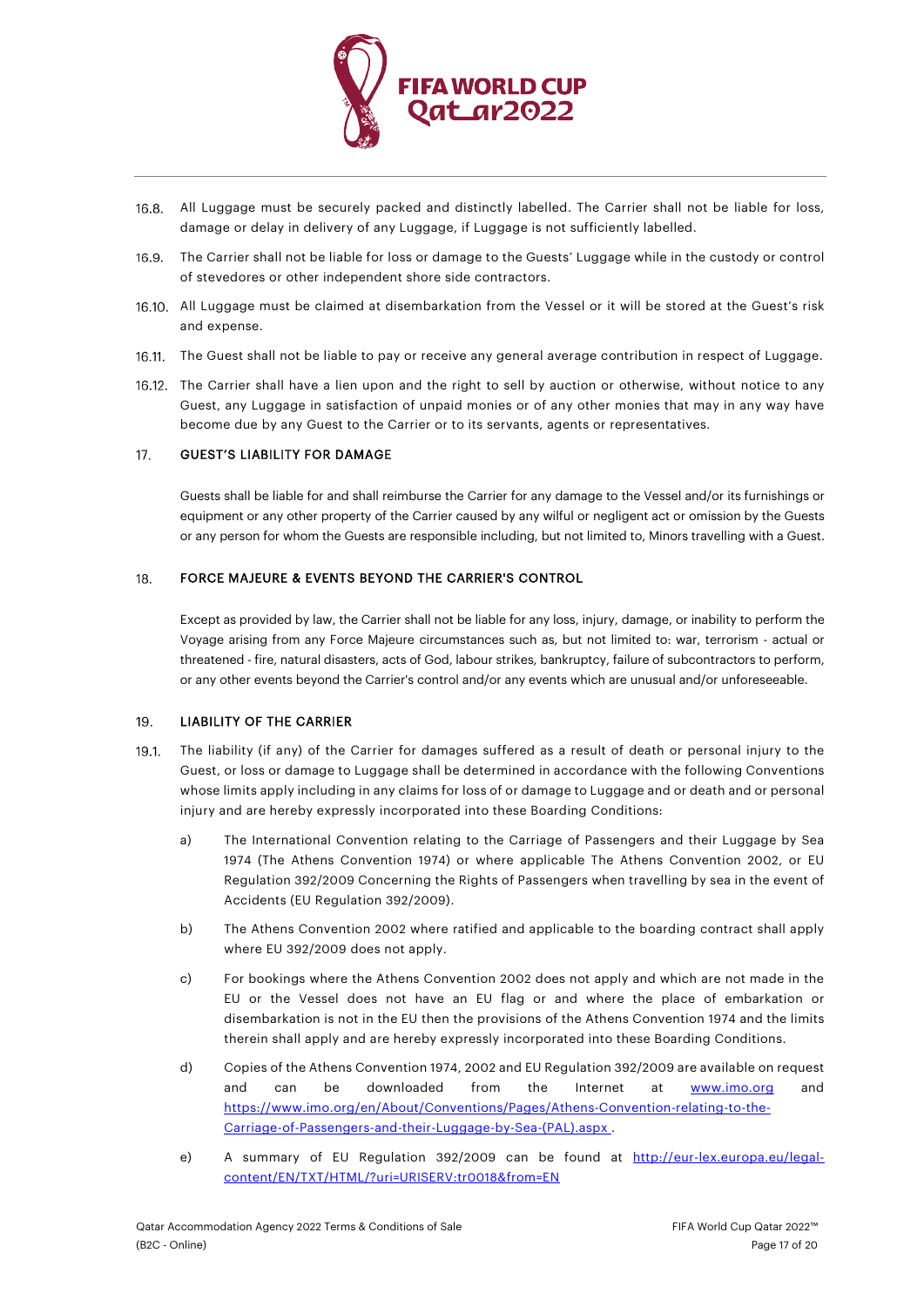

- f) It is agreed that the Carrier shall at all times be deemed a ship owner for the purposes of the Convention on Limitation of Liability for Maritime Claims 1976, whether as amended by the Protocol of 1996 or otherwise and as in force in any relevant jurisdiction from time to time, and so entitled to limit liability thereunder.
- g) If any provision of these Boarding Conditions is rendered null and void by the Athens Convention 1974, Athens Convention 2002, or EU Regulation 392/2009 or otherwise then any such invalidity shall be limited to the particular clause and not to the Boarding Conditions.
- The level of damages a Carrier may be liable to pay in relation to death and/or personal injury and or  $19.2.$ loss of or damage to Luggage is limited and shall in no circumstances whatsoever exceed the limits of liability set out under the Athens Convention 1974 or, where applicable, The Athens Convention 2002 or EU Regulation 392/2009.
- The liability of the Carrier for death, personal injury or illness to a Guest shall not exceed 46.666 Special Drawing Rights ("SDR") as provided and defined in the Athens Convention 1974 or, where applicable, the maximum sum of 400,000 SDR pursuant to EU Regulation 392/2009 or The Athens Convention 2002 and, where there is liability for war and terrorism under EU Regulation 392/2009 or The Athens Convention 2002, the maximum sum of 250,000 SDR.
- Liability of the Carrier for loss of or damage to a Guest's Luggage shall not exceed 833 SDR per Guest under the Athens Convention 1974 or 2,250 SDR where EU Regulation 392/2009 or Athens Convention 2002 applies.
- 19.5. It is agreed that such liability of the Carrier shall be subject to the applicable deductibles per passenger, such sum to be deducted from the loss or damage to Luggage.
- $19.6.$ The Guests understand that the conversion rate of SDR's fluctuates daily and may be obtained from a bank or Internet. The value of an SDR can be calculated by visiting [http://www.imf.org/external/np/fin/data/rms\\_five.aspx.](http://www.imf.org/external/np/fin/data/rms_five.aspx)
- It is presumed under the Athens Convention 1974 and where applicable The Athens Convention 2002 or  $19.7.$ EU Regulation 392/2009 that the Carrier has delivered Luggage to a Guest unless written notice is given by the Guest within the following periods:
	- a) in the case of apparent damage before or at the time of disembarkation or redelivery;

or

- b) in the case of damage which is not apparent or loss of Luggage within fifteen days from the disembarkation or delivery or of the date that such delivery should have taken place.
- 19.8. The Carrier shall not be liable for loss or damage to any valuables such as monies, negotiable securities, precious metal items, jewellery, art, cameras, computers, electronic equipment, or any other valuables unless they are deposited with the Carrier for safe-keeping, and a higher limit is agreed expressly and in writing at the time of deposit, and an extra charge is paid by the Guests for declared value protection. Use of the Vessel's safe is not a deposit with the Vessel. Where there is liability for loss of or damage to valuables deposited with the Vessel then such liability is limited to 1,200 SDR under the Athens Convention 1974 or 3,375 SDR where EU Regulation 392/2009 or Athens Convention 2002 applies. The Carrier and the Guests agree not to demand any security from the other in connection with a claim of any kind. The Guests waive the right to arrest the Vessel or to attach any other asset owned, chartered or operated by the Carrier. If the Vessel is arrested or attached, then the ship and the Carrier shall have the right to any limitation and all defences available herein.
- $19.9.$ In addition to the restrictions and exemptions from the liability provided in the Boarding Conditions, the Carrier shall have full benefit of any applicable laws providing for limitation and/or exoneration of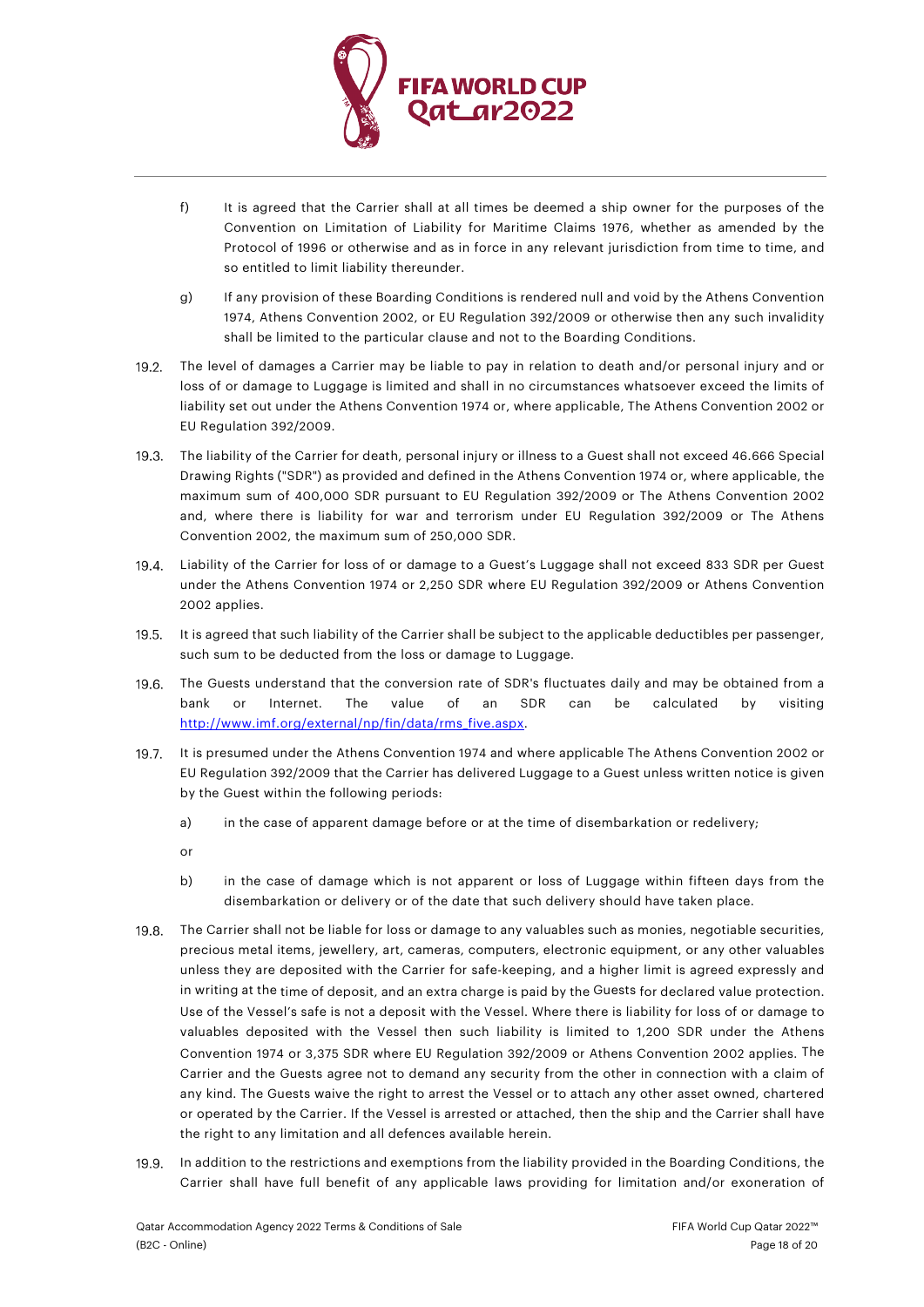

liability (including without limitation, law and/or the laws of the Vessel's flag in respect of/or the global limitation on damages recoverable from the Carrier). Nothing in these Boarding Conditions is intended to operate to limit or deprive the Carrier of any such statutory or otherwise limitation or exoneration or liability. The servant and/or agents of the Carrier shall have the full benefit of all such provisions relating to the limitation of liability.

- 19.10. If any action is brought against any company pertaining and/or connected to the Carrier, the owners or the disponent owners, the Master or crew or any servant, agent or independent contractor of MSC, or against any person or entity having an interest in the relevant Vessel including but not limited to the operator of the Vessel, any of these persons or entities shall be entitled to avail themselves of all defences, limits of liability and indemnities that the Carrier is entitled to invoke under the Booking and under the provisions of law applicable including, but not limited to, the benefit of any defence to or limitation of liability. Save as provided in this clause, no third party shall have the right to enforce or apply any term hereof and the Contracts (Rights of Third Parties) Act 1999 is expressly excluded. The parties may vary the provisions of the Booking, or terminate it, without the consent of any third party who derives any right pursuant to its terms even if such variation or termination varies or terminates the rights of such third party.
- 19.11. Without prejudice to the provisions above, if any claim is brought against the Carrier in any jurisdiction where the applicable exemptions and limitations incorporated in these Boarding Conditions are held to be legally unenforceable then the Carrier shall not be liable for death, injury, illness, damage, delay or other loss or detriment to any person or property arising out of any cause of whatsoever nature which has not been shown to have been caused by the Carrier's own negligence or fault.

### 20. ANGUISH/DISTRESS

No compensation is payable by the Carrier to any Guest for any emotional stress, mental anguish and/or psychological injury of any kind save where legally recoverable against the Carrier as a result of any injury caused by an accident due to the fault or neglect of the Carrier.

### $21.$ APPLICABLE LAW

These Boarding Conditions and any claims against of whatever nature (including claims for death and or personal injury) brought by or on behalf of or by heirs and or dependants of any Guest shall be subject to English law.

#### $22.$ **JURISDICTION**

- $22.1$ Except as provided by law all claims of any nature related to these Boarding Conditions shall be brought in and be subject to the exclusive jurisdiction of the High Court of London.
- Without prejudice to the sub clause above, the Carrier shall be entitled to commence proceedings  $22.2$ against any Guest in the place where that Guest normally resides.

#### 23. NOTICES OF CLAIMS

- Α. The Carrier shall be under no liability whatsoever in respect of any claim arising from an accident which was not reported by a Guest to the Master or safety officer whilst on-board the Vessel.
- **B.** Notices of Claim for loss or damage to Luggage shall be given to the Carrier in writing before or at the time of disembarkation, or if not apparent, within fifteen (15) days from the date of disembarkation. Notices should be sent to MSC Cruises SA, c/o MSC Crociere S.p.A., Via A. Depretis, 31, 80133 Naples, Italy.